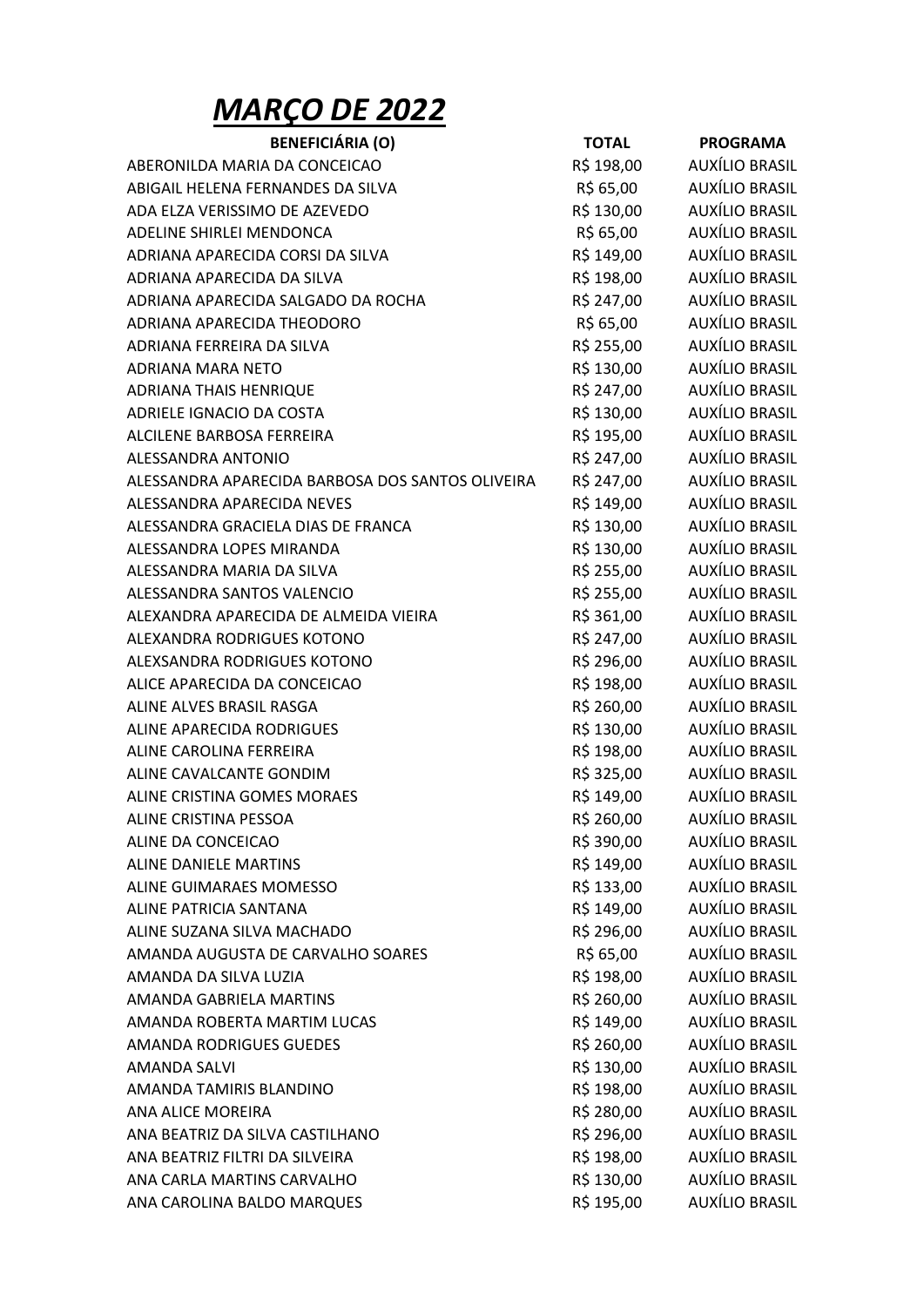| ANA CAROLINA CRISTINA LOPES DOS SANTOS | R\$ 198,00 | AUXÍLIO BRASIL        |
|----------------------------------------|------------|-----------------------|
| ANA CAROLINA DANIEL FRANZONI           | R\$ 133,00 | AUXÍLIO BRASIL        |
| ANA CAROLINA DE OLIVEIRA               | R\$ 130,00 | AUXÍLIO BRASIL        |
| ANA CAROLINA DE OLIVEIRA               | R\$ 65,00  | AUXÍLIO BRASIL        |
| ANA CAROLINA FERREIRA DA SILVA         | R\$ 296,00 | AUXÍLIO BRASIL        |
| ANA CLAUDIA DE MELO                    | R\$ 130,00 | AUXÍLIO BRASIL        |
| ANA CLAUDIA DOS SANTOS                 | R\$ 195,00 | AUXÍLIO BRASIL        |
| ANA CRISTINA DIAS VIEIRA               | R\$ 312,00 | AUXÍLIO BRASIL        |
| ANA FERNANDA DE CASTRO                 | R\$ 195,00 | AUXÍLIO BRASIL        |
| ANA GLAUCIA DE SOUZA SANTOS            | R\$ 247,00 | AUXÍLIO BRASIL        |
| ANA LETICIA APARECIDA GARCIA           | R\$ 247,00 | AUXÍLIO BRASIL        |
| ANA LUCIA TEODORO                      | R\$ 149,00 | AUXÍLIO BRASIL        |
| ANA LUIZA TREVIZAN DOMENEGUET          | R\$ 247,00 | AUXÍLIO BRASIL        |
| ANA PAULA CANDIDO LEITE SANTOS         | R\$ 198,00 | AUXÍLIO BRASIL        |
| <b>ANA PAULA CERIBELI</b>              | R\$ 65,00  | AUXÍLIO BRASIL        |
| ANA PAULA CREMONA DA SILVA             | R\$ 198,00 | AUXÍLIO BRASIL        |
| ANA PAULA DE OLIVEIRA                  | R\$ 149,00 | AUXÍLIO BRASIL        |
| ANA PAULA DE SOUZA                     | R\$ 255,00 | AUXÍLIO BRASIL        |
| ANA PAULA DE SOUZA VENTURA             | R\$ 195,00 | AUXÍLIO BRASIL        |
| ANA PAULA RAMOS MANTOANI DA SILVA      | R\$ 65,00  | AUXÍLIO BRASIL        |
| <b>ANA PAULA RODRIGUES</b>             | R\$ 130,00 | AUXÍLIO BRASIL        |
| ANA RITA DE OLIVEIRA                   | R\$ 198,00 | AUXÍLIO BRASIL        |
| ANDREA FATIMA DE ANDRADE               | R\$ 195,00 | AUXÍLIO BRASIL        |
| ANDREIA BATISTA DE OLIVEIRA SILVA      | R\$ 255,00 | AUXÍLIO BRASIL        |
| ANDREIA BORGES DE OLIVEIRA             | R\$ 130,00 | AUXÍLIO BRASIL        |
| ANDREIA CLAUDIA DOS SANTOS             | R\$ 149,00 | AUXÍLIO BRASIL        |
| ANDREIA CRISTIANE BORGES SCARANTI      | R\$ 50,00  | AUXÍLIO BRASIL        |
| ANDREIA CRISTIANE DA SILVA GIMENEZ     | R\$ 157,00 | <b>AUXÍLIO BRASIL</b> |
| ANDREIA CRISTINA ALVES                 | R\$ 224,00 | AUXÍLIO BRASIL        |
| ANDREIA CRISTINA BATIZOCO              | R\$ 247,00 | AUXÍLIO BRASIL        |
| ANDREINA DE SOUSA BLANDINO             | R\$ 195,00 | AUXÍLIO BRASIL        |
| ANDREINE PEREIRA DA SILVA              | R\$ 65,00  | AUXÍLIO BRASIL        |
| ANDRESSA ALVES BEZERRA DA SILVA        | R\$ 130,00 | AUXÍLIO BRASIL        |
| ANDRESSA REGIANE APARECIDA BERNARDES   | R\$ 198,00 | AUXÍLIO BRASIL        |
| ANDREZA APARECIDA MENEZES              | R\$ 195,00 | AUXÍLIO BRASIL        |
| <b>ANDREZA MARTINS</b>                 | R\$ 149,00 | AUXÍLIO BRASIL        |
| ANESIA DA SILVA CARDOSO                | R\$ 130,00 | AUXÍLIO BRASIL        |
| ANGELA APARECIDA FERRANTI DIAS         | R\$ 296,00 | AUXÍLIO BRASIL        |
| ANGELA BERNADETI CAYANI DE MORAES      | R\$ 65,00  | AUXÍLIO BRASIL        |
| ANGELA MARIA DE PAULA                  | R\$ 65,00  | AUXÍLIO BRASIL        |
| ANGELA MARIA FERREIRA CAMPINEIRO SILVA | R\$ 130,00 | AUXÍLIO BRASIL        |
| ANGELA NERI BASTOS CARVALHO DA SILVA   | R\$ 130,00 | AUXÍLIO BRASIL        |
| ANGELITA CRISTINA DE SOUZA             | R\$ 195,00 | AUXÍLIO BRASIL        |
| ANGELITA FERREIRA DA COSTA             | R\$ 214,00 | AUXÍLIO BRASIL        |
| ANOIRAN DOS SANTOS MORAIS              | R\$ 206,00 | AUXÍLIO BRASIL        |
| ANTONIA CELIA GOMES DOS SANTOS         | R\$ 149,00 | AUXÍLIO BRASIL        |
| ANTONIA ELINEUDA DA SILVA SIQUEIRA     | R\$ 65,00  | AUXÍLIO BRASIL        |
| ANTONIA GERLANDIA DA SILVA             | R\$ 65,00  | AUXÍLIO BRASIL        |
| ANTONIA KEULY SOARES DOS SANTOS        | R\$ 65,00  | AUXÍLIO BRASIL        |
| ANTONIA LUCIENE DE ARAUJO SILVA        | R\$ 149,00 | <b>AUXÍLIO BRASIL</b> |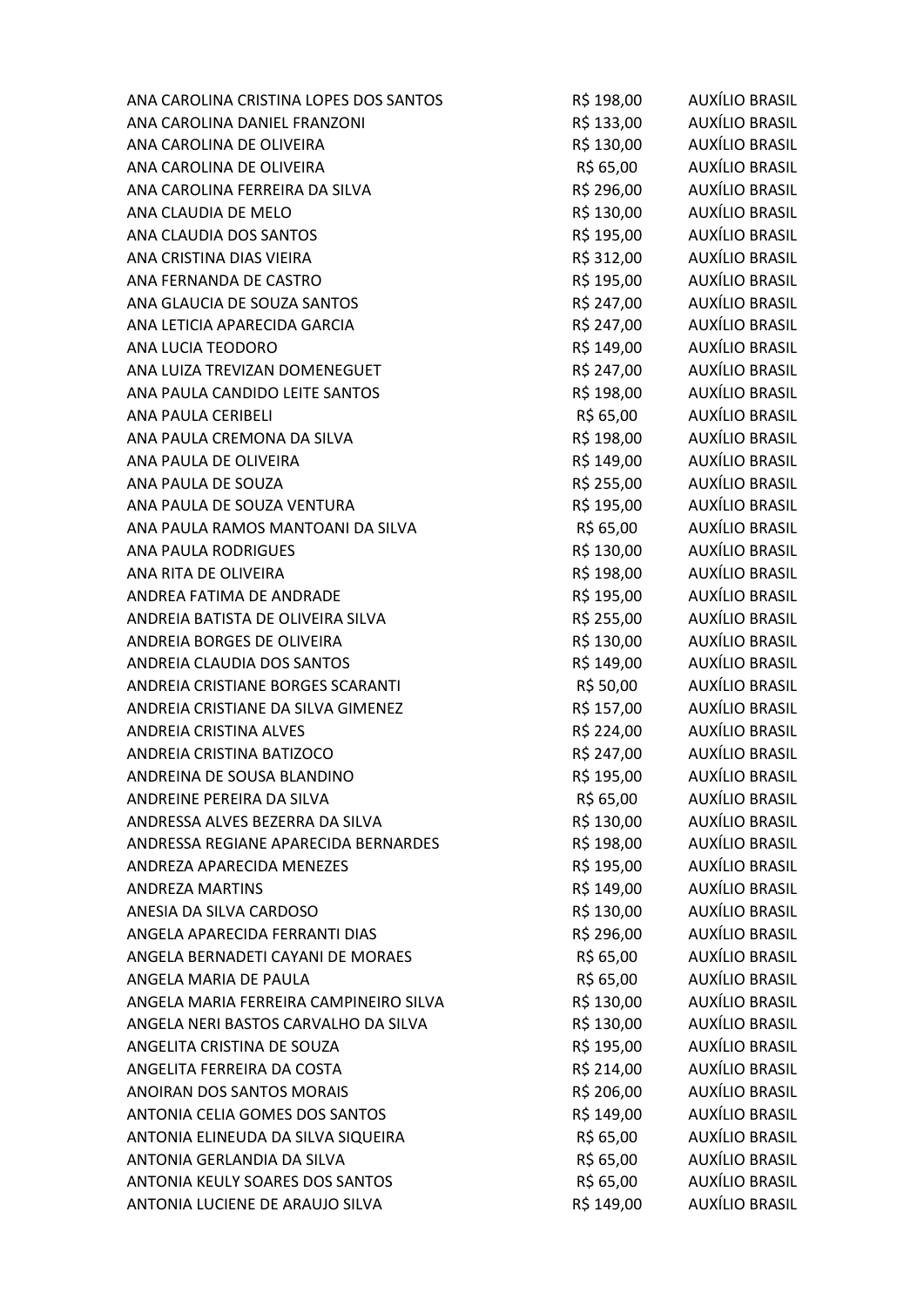|                                              | R\$ 100,00 | AUXÍLIO BRASIL        |
|----------------------------------------------|------------|-----------------------|
| APARECIDA FATIMA DE AGUIAR SALES DE OLIVEIRA | R\$ 65,00  | AUXÍLIO BRASIL        |
| APARECIDA NATALINA ONOFRE                    | R\$ 149,00 | AUXÍLIO BRASIL        |
| APARECIDA VIEIRA DE JESUS                    | R\$ 25,00  | AUXÍLIO BRASIL        |
| ARIANE APARECIDA DE ALMEIDA                  | R\$ 198,00 | AUXÍLIO BRASIL        |
| ARIANE APARECIDA DE SOUZA                    | R\$ 247,00 | AUXÍLIO BRASIL        |
| ARYANE DE ALMEIDA BOLETA                     | R\$ 65,00  | AUXÍLIO BRASIL        |
| AUANA REGI MARQUES DE OLIVEIRA               | R\$ 247,00 | AUXÍLIO BRASIL        |
| AUREA FERNANDA VERCEZI                       | R\$ 130,00 | <b>AUXÍLIO BRASIL</b> |
| AURILEIA DA COSTA BORGES                     | R\$ 206,00 | AUXÍLIO BRASIL        |
| <b>AURILENE MORAES GOMES</b>                 | R\$ 198,00 | AUXÍLIO BRASIL        |
| AURIO JOSE TOSTA JUNIOR                      | R\$ 25,00  | AUXÍLIO BRASIL        |
| BARBARA LUIZA DA SILVA                       | R\$ 195,00 | AUXÍLIO BRASIL        |
| BARBARA SANTOS FERREIRA DE GOIS              | R\$ 84,00  | <b>AUXÍLIO BRASIL</b> |
| <b>BEATRIZ ALVES TOZZARINI</b>               | R\$ 65,00  | AUXÍLIO BRASIL        |
| BEATRIZ DA SILVA TOMAZINI                    | R\$ 260,00 | AUXÍLIO BRASIL        |
| BEATRIZ DAS DORES BARTHOLOMEU                | R\$ 130,00 | AUXÍLIO BRASIL        |
| BEATRIZ EDUARDA QUEIROZ                      | R\$ 65,00  | AUXÍLIO BRASIL        |
| BEATRIZ LISIE DE SOUZA                       | R\$ 260,00 | AUXÍLIO BRASIL        |
| <b>BEATRIZ LOPES BRAZ</b>                    | R\$ 520,00 | AUXÍLIO BRASIL        |
| BEATTRIZ CAROLINY DA SILVA                   | R\$ 130,00 | AUXÍLIO BRASIL        |
| BETANIA DE JESUS SANTOS NEGRAO               | R\$ 195,00 | AUXÍLIO BRASIL        |
| <b>BIANCA DE PAULA FREITAS</b>               | R\$ 65,00  | AUXÍLIO BRASIL        |
| <b>BIANCA DOS SANTOS CANDIDO</b>             | R\$ 269,00 | <b>AUXÍLIO BRASIL</b> |
| <b>BIANCA SANTOS DE LIMA</b>                 | R\$ 247,00 | AUXÍLIO BRASIL        |
| <b>BIANCA SILVA DE LIMA</b>                  | R\$ 149,00 | AUXÍLIO BRASIL        |
| BRENDA BEATRIZ TIZO DE SOUZA                 | R\$ 130,00 | AUXÍLIO BRASIL        |
| BRENDA GRAZIELA BARBOSA                      | R\$ 195,00 | <b>AUXÍLIO BRASIL</b> |
| <b>BRUNA BORBA DE CARVALHO</b>               | R\$ 65,00  | <b>AUXÍLIO BRASIL</b> |
| <b>BRUNA CRISTINA SCATOLIM CHICONI</b>       | R\$ 65,00  | AUXÍLIO BRASIL        |
| <b>BRUNA DOLORES ANUNCIATO</b>               | R\$ 149,00 | AUXÍLIO BRASIL        |
| <b>BRUNA ELIZABETE ALVES</b>                 | R\$ 328,00 | AUXÍLIO BRASIL        |
| <b>BRUNA FRANCIELI DE LIMA</b>               | R\$ 130,00 | <b>AUXÍLIO BRASIL</b> |
| BRUNA SILVA DE SOUZA                         | R\$ 149,00 | <b>AUXÍLIO BRASIL</b> |
| <b>CAIQUE MILANI</b>                         | R\$ 101,00 | <b>AUXÍLIO BRASIL</b> |
| CAMILA CARVALHO CARDOSO                      | R\$ 149,00 | AUXÍLIO BRASIL        |
| CAMILA CRISTINA FERREIRA                     | R\$ 195,00 | AUXÍLIO BRASIL        |
| CAMILA DOS SANTOS MARTINS THEODORO           | R\$ 455,00 | AUXÍLIO BRASIL        |
| CAMILA FERREIRA TAVARES DA SILVA             | R\$455,00  | AUXÍLIO BRASIL        |
| <b>CAMILA GOMES BEMFICA PERES</b>            | R\$ 130,00 | AUXÍLIO BRASIL        |
| <b>CAMILA GONCALVES</b>                      | R\$ 198,00 | AUXÍLIO BRASIL        |
| CAMILA RIBEIRO DE OLIVEIRA                   | R\$ 325,00 | AUXÍLIO BRASIL        |
| CAMILA VITORIA VENTRESCHI                    | R\$ 195,00 | AUXÍLIO BRASIL        |
| CAMILA WICHINHESKI ORLANDI                   | R\$ 198,00 | AUXÍLIO BRASIL        |
| CARINA APARECIDA MIGUEL                      | R\$ 260,00 | <b>AUXÍLIO BRASIL</b> |
| CARLA CRISTINA FIRMINO                       | R\$ 65,00  | AUXÍLIO BRASIL        |
| <b>CARLA CRISTINA LEITE</b>                  | R\$ 101,00 | AUXÍLIO BRASIL        |
| <b>CARLA GIOVANA MIGUEL</b>                  | R\$ 198,00 | AUXÍLIO BRASIL        |
| <b>CARLA REGINA MENEZES</b>                  | R\$ 198,00 | AUXÍLIO BRASIL        |
|                                              | R\$ 130,00 | <b>AUXÍLIO BRASIL</b> |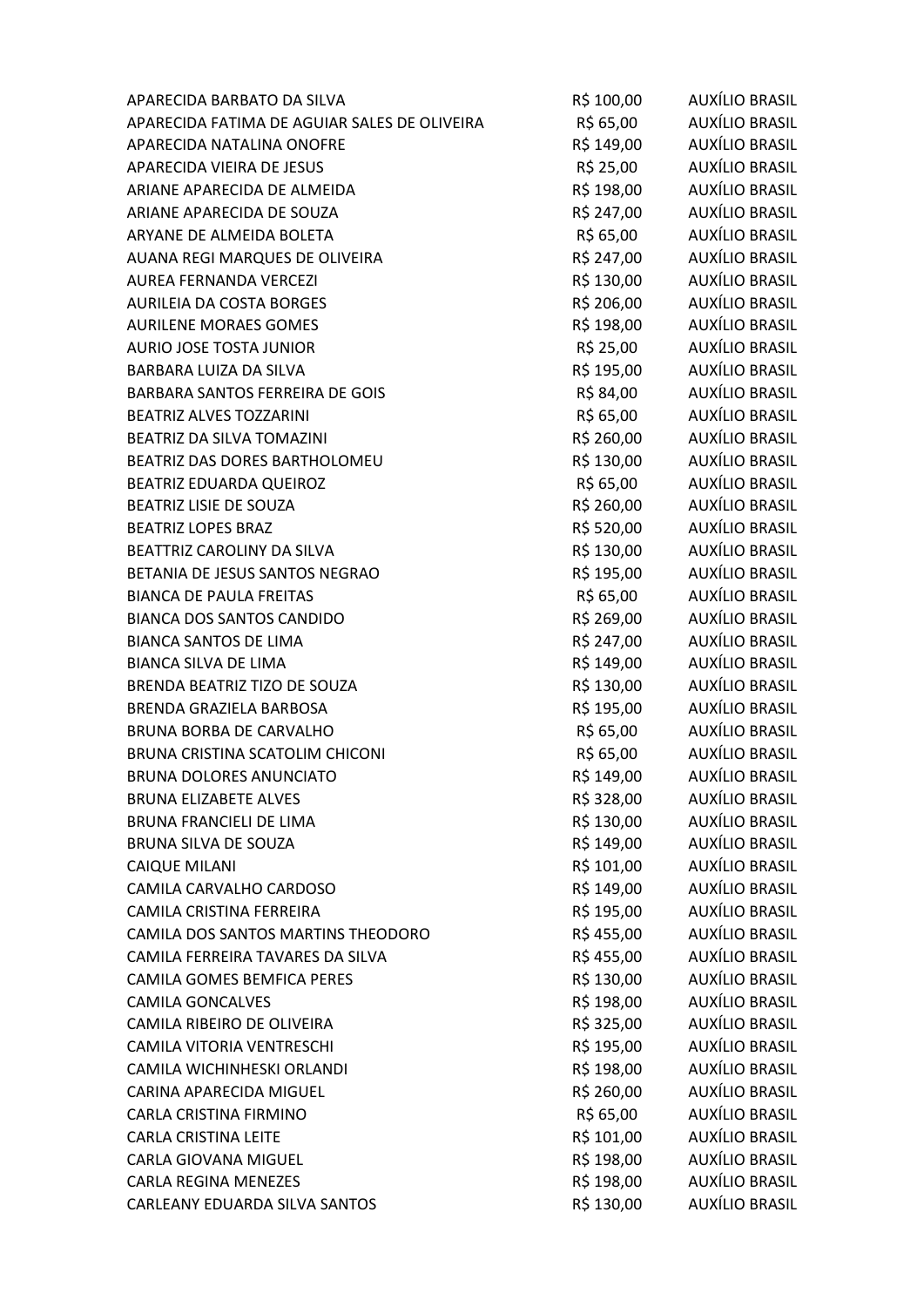| CARLEINE PEREIRA DA SILVA                   | R\$ 149,00 | AUXÍLIO BRASIL        |
|---------------------------------------------|------------|-----------------------|
| CAROL APARECIDA RODRIGUES DA SILVA          | R\$ 195,00 | AUXÍLIO BRASIL        |
| CAROLINA DE FATIMA SANTOS MARTINS           | R\$ 198,00 | AUXÍLIO BRASIL        |
| <b>CAROLINA DE SOUZA</b>                    | R\$ 130,00 | AUXÍLIO BRASIL        |
| CAROLINE LORRAINE DE OLIVEIRA               | R\$ 130,00 | AUXÍLIO BRASIL        |
| CAROLINE LOURENCO DA SILVA                  | R\$ 325,00 | AUXÍLIO BRASIL        |
| CELIA ONEIDE ALENCAR DOS SANTOS             | R\$ 195,00 | AUXÍLIO BRASIL        |
| <b>CELIA SOUSA DE MORAES</b>                | R\$ 130,00 | AUXÍLIO BRASIL        |
| CELINE DE LIMA BARREIRA                     | R\$ 195,00 | <b>AUXÍLIO BRASIL</b> |
| CENISE CRISTINA ALVES CARDOSO               | R\$ 130,00 | <b>AUXÍLIO BRASIL</b> |
| <b>CHRISLIELY RUFATO</b>                    | R\$ 130,00 | AUXÍLIO BRASIL        |
| CINTIA CARLA SANTOS SILINGARDI              | R\$ 65,00  | AUXÍLIO BRASIL        |
| CINTIA CRISTINA PIRES REBELLO SANTANA       | R\$ 312,00 | AUXÍLIO BRASIL        |
| CINTIA MAIRA DE OLIVEIRA                    | R\$ 198,00 | AUXÍLIO BRASIL        |
| <b>CINTIA MOURA</b>                         | R\$ 520,00 | AUXÍLIO BRASIL        |
| CLANE RAFAELE DE JESUS COSTA                | R\$ 65,00  | AUXÍLIO BRASIL        |
| CLARICINDA CRISTINA OLIVEIRA DE VASCONCELOS | R\$ 260,00 | AUXÍLIO BRASIL        |
| CLAUDIA CRISTINA DA SILVA LUCRECIO          | R\$ 140,00 | AUXÍLIO BRASIL        |
| CLAUDIANA RODRIGUES DA SILVA                | R\$ 260,00 | AUXÍLIO BRASIL        |
| <b>CLAUDIANA TORRES DE BRITO LIMA</b>       | R\$ 195,00 | AUXÍLIO BRASIL        |
| <b>CLAUDILENE SIMEIA DOS REIS</b>           | R\$ 130,00 | AUXÍLIO BRASIL        |
| CLAUDINEIA DE SOUZA OLIVEIRA                | R\$ 65,00  | AUXÍLIO BRASIL        |
| <b>CLAUDINEIA JOANA DOS SANTOS</b>          | R\$ 130,00 | AUXÍLIO BRASIL        |
| <b>CLEANE NERIS ALVES</b>                   | R\$ 130,00 | AUXÍLIO BRASIL        |
| CLEIA APARECIDA DE CARVALHO SILVA           | R\$ 195,00 | AUXÍLIO BRASIL        |
| CLEIA REGIANE DOS SANTOS MARTINS            | R\$ 255,00 | AUXÍLIO BRASIL        |
| <b>CLEIDE NEIA GUILHERMITTI</b>             | R\$ 260,00 | AUXÍLIO BRASIL        |
| <b>CLELIA REGINA CESCON</b>                 | R\$ 101,00 | <b>AUXÍLIO BRASIL</b> |
| <b>CLEONICE ROMANO</b>                      | R\$ 100,00 | AUXÍLIO BRASIL        |
| CLERIA DE ARAUJO SANTOS DE SOUZA            | R\$ 325,00 | AUXÍLIO BRASIL        |
| <b>CREUZA MARIA DE JESUS</b>                | R\$ 65,00  | <b>AUXÍLIO BRASIL</b> |
| CRISCHELEN RAIANA ARAUJO DOS SANTOS         | R\$ 149,00 | AUXÍLIO BRASIL        |
| <b>CRISCIA TAINA ARANTES</b>                | R\$ 149,00 | <b>AUXÍLIO BRASIL</b> |
| CRISLAINE APARECIDA UCHOA DE OLIVEIRA       | R\$ 149,00 | AUXÍLIO BRASIL        |
| <b>CRISLAINE JAINE MINELLI ALVES</b>        | R\$ 247,00 | AUXÍLIO BRASIL        |
| <b>CRISLEIANE CRISTINA ALVES DOS SANTOS</b> | R\$ 198,00 | AUXÍLIO BRASIL        |
| CRISTIANA APARECIDA VIEIRA VENTURA ALMEIDA  | R\$ 100,00 | AUXÍLIO BRASIL        |
| CRISTIANA DIAS DE OLIVEIRA                  | R\$ 296,00 | AUXÍLIO BRASIL        |
| CRISTIANA MARIA MINELLI ALVES               | R\$ 224,00 | AUXÍLIO BRASIL        |
| CRISTIANA SOUZA DE JESUS                    | R\$ 149,00 | AUXÍLIO BRASIL        |
| CRISTIANE APARECIDA DA SILVA                | R\$ 195,00 | AUXÍLIO BRASIL        |
| <b>CRISTIANE APARECIDA TELLES</b>           | R\$ 198,00 | <b>AUXÍLIO BRASIL</b> |
| CRISTIANE APARECIDA UCHOA DE OLIVEIRA       | R\$ 149,00 | AUXÍLIO BRASIL        |
| CRISTIANE DA SILVA PEREIRA DOS SANTOS       | R\$ 260,00 | AUXÍLIO BRASIL        |
| <b>CRISTIANE DE SOUSA</b>                   | R\$ 65,00  | <b>AUXÍLIO BRASIL</b> |
| <b>CRISTIANE LEONI</b>                      | R\$ 157,00 | AUXÍLIO BRASIL        |
| CRISTIANE ROSALINA FORCARELI RODRIGUES      | R\$ 260,00 | AUXÍLIO BRASIL        |
| CRISTIANI ESPINDOLA PEREIRA                 | R\$ 149,00 | AUXÍLIO BRASIL        |
| CRISTINA DE JESUS SOUSA                     | R\$ 206,00 | AUXÍLIO BRASIL        |
| CRISTYANE COSTA GONCALVES AMARAL            | R\$ 198,00 | AUXÍLIO BRASIL        |
|                                             |            |                       |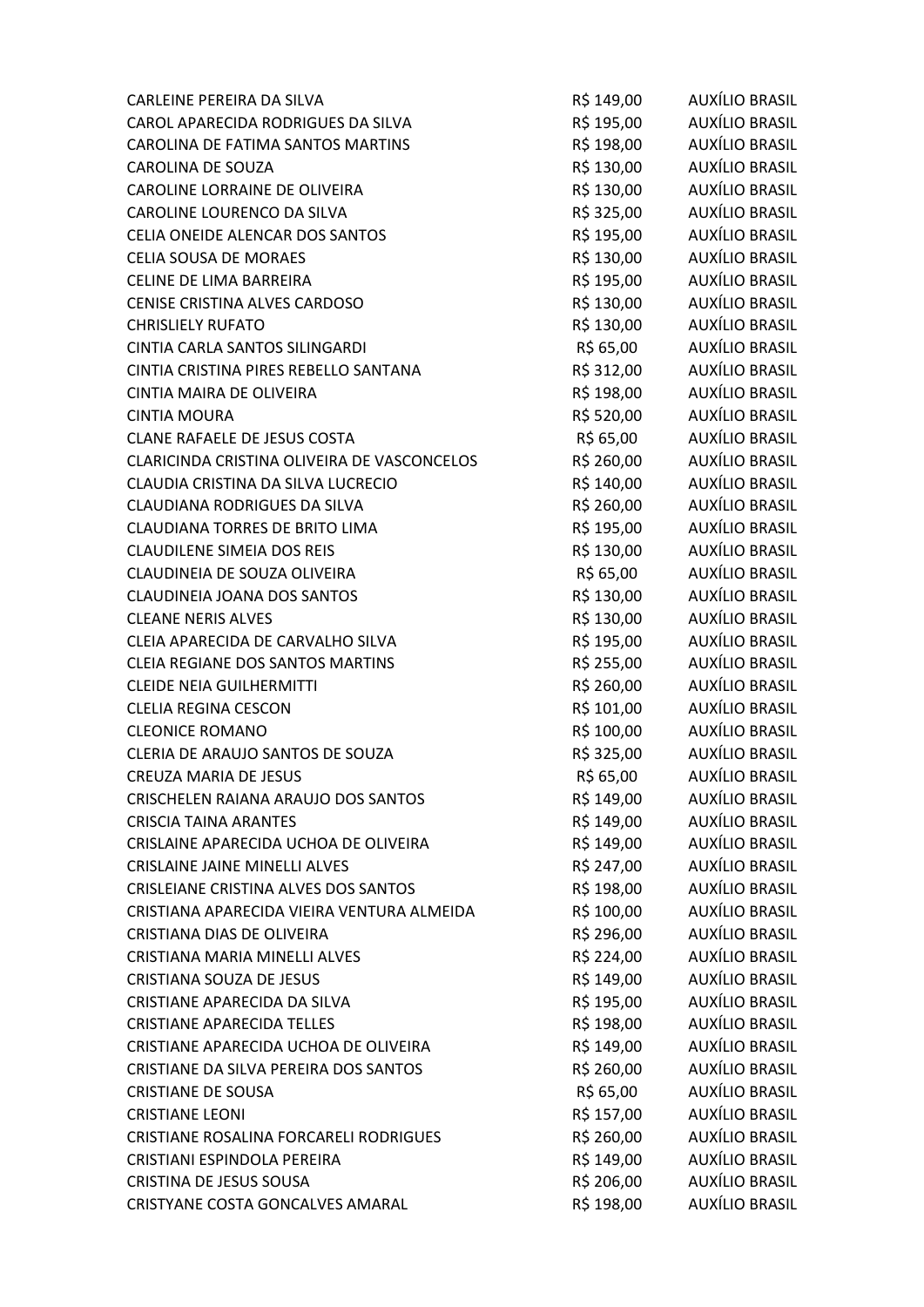| DAIANA APARECIDA SILVA DOS SANTOS      | R\$ 68,00  | AUXÍLIO BRASIL        |
|----------------------------------------|------------|-----------------------|
| DAIANA SILVA ALVES                     | R\$ 149,00 | <b>AUXÍLIO BRASIL</b> |
| DAIANE ALVES DA COSTA                  | R\$ 149,00 | <b>AUXÍLIO BRASIL</b> |
| DAIANE BARBOSA DA COSTA                | R\$ 195,00 | AUXÍLIO BRASIL        |
| DAIANE CRISTINA FERREIRA DA SILVA      | R\$ 353,00 | <b>AUXÍLIO BRASIL</b> |
| DAIANE DOS SANTOS ARAUJO               | R\$ 304,00 | AUXÍLIO BRASIL        |
| <b>DAIANE SILVA RODRIGUES</b>          | R\$ 157,00 | AUXÍLIO BRASIL        |
| <b>DAIRA FERREIRA LOPES</b>            | R\$ 344,00 | AUXÍLIO BRASIL        |
| DALIANE MARTINS DA COSTA               | R\$ 198,00 | <b>AUXÍLIO BRASIL</b> |
| DANDARA TAIS QUEIROZ SIMISIC           | R\$ 149,00 | AUXÍLIO BRASIL        |
| DANIELA CARLOS DA SILVA                | R\$ 65,00  | AUXÍLIO BRASIL        |
| DANIELA CRISTIANE POPOLIN BEZERRA      | R\$ 133,00 | AUXÍLIO BRASIL        |
| DANIELA DOMICIANO LUCRECIO             | R\$ 260,00 | AUXÍLIO BRASIL        |
| DANIELA GOMES DOS SANTOS               | R\$ 247,00 | <b>AUXÍLIO BRASIL</b> |
| DANIELA REGINA NEVES VASCONCELOS       | R\$ 195,00 | AUXÍLIO BRASIL        |
| <b>DANIELE CRISTINE BUENO</b>          | R\$ 130,00 | AUXÍLIO BRASIL        |
| DANIELE MARA VALENTINO                 | R\$ 130,00 | AUXÍLIO BRASIL        |
| DANUBIA APARECIDA DE OLIVEIRA SILVA    | R\$ 325,00 | AUXÍLIO BRASIL        |
| DARA MONIQUE DE MELLO PICAO            | R\$ 149,00 | AUXÍLIO BRASIL        |
| DAYANE APARECIDA MARTINS               | R\$ 325,00 | AUXÍLIO BRASIL        |
| DEBBER BREILA VALIN BARBIERI RAFAEL    | R\$ 195,00 | AUXÍLIO BRASIL        |
| DEBORA ALINE DA SILVA ANTONIO          | R\$ 260,00 | AUXÍLIO BRASIL        |
| DEBORA ALVES DE SOUZA                  | R\$442,00  | AUXÍLIO BRASIL        |
| DEBORA QUINTINO DA SILVA ALVES         | R\$ 198,00 | AUXÍLIO BRASIL        |
| <b>DEBORA VIEIRA RODRIGUES</b>         | R\$ 247,00 | AUXÍLIO BRASIL        |
| DELAIDE VIEIRA DA SILVA                | R\$ 260,00 | AUXÍLIO BRASIL        |
| DELZEMIRA JESUS DOS SANTOS DE OLIVEIRA | R\$ 325,00 | AUXÍLIO BRASIL        |
| DENISE ALVES DE ALMEIDA                | R\$ 195,00 | <b>AUXÍLIO BRASIL</b> |
| DENISE APARECIDA PRIZANTELLI           | R\$ 101,00 | AUXÍLIO BRASIL        |
| <b>DERENI PEREIRA DOS SANTOS</b>       | R\$ 130,00 | AUXÍLIO BRASIL        |
| DEUSARINA FERREIRA RAMOS               | R\$ 130,00 | <b>AUXÍLIO BRASIL</b> |
| DIVINA JULIANA SOARES FREIRE           | R\$ 149,00 | AUXÍLIO BRASIL        |
| <b>DRIELLI PRISCILA BESSA</b>          | R\$ 149,00 | AUXÍLIO BRASIL        |
| EDICLEIA APARECIDA SIQUEIRA            | R\$ 130,00 | AUXÍLIO BRASIL        |
| EDILAINE APARECIDA DOS SANTOS          | R\$ 195,00 | AUXÍLIO BRASIL        |
| EDILAINE CRISTINA DA SILVA             | R\$ 361,00 | AUXÍLIO BRASIL        |
| <b>EDILAINE HELOISA BARBOSA</b>        | R\$ 195,00 | AUXÍLIO BRASIL        |
| <b>EDILENE TEIXEIRA</b>                | R\$ 242,00 | <b>AUXÍLIO BRASIL</b> |
| EDILEUSA COSTA DE SOUZA                | R\$ 232,00 | AUXÍLIO BRASIL        |
| EDINEIA ADRIANA OLIVEIRA DE MELO       | R\$ 390,00 | <b>AUXÍLIO BRASIL</b> |
| EDIVANIA MARQUES COELHO                | R\$ 475,00 | AUXÍLIO BRASIL        |
| EDIVANIA TEIXEIRA DA SILVA             | R\$ 260,00 | AUXÍLIO BRASIL        |
| EDNA APARECIDA DALTOSO MACEDO          | R\$ 195,00 | AUXÍLIO BRASIL        |
| EDNA CANDIDO DA SILVEIRA FERREIRA      | R\$ 65,00  | AUXÍLIO BRASIL        |
| EDNEIA FABIANA DOS SANTOS SIQUEIRA     | R\$ 198,00 | AUXÍLIO BRASIL        |
| EDNEIA QUINTINO DA SILVA LIMA          | R\$ 255,00 | AUXÍLIO BRASIL        |
| EDUARDA NAIANA DE OLIVEIRA             | R\$ 195,00 | AUXÍLIO BRASIL        |
| ELAINE APARECIDA MIRANDA               | R\$ 130,00 | AUXÍLIO BRASIL        |
| ELAINE CRISTINA DE OLIVEIRA DOS SANTOS | R\$ 198,00 | <b>AUXÍLIO BRASIL</b> |
| ELAINE DA SILVA LEAL                   | R\$ 198,00 | <b>AUXÍLIO BRASIL</b> |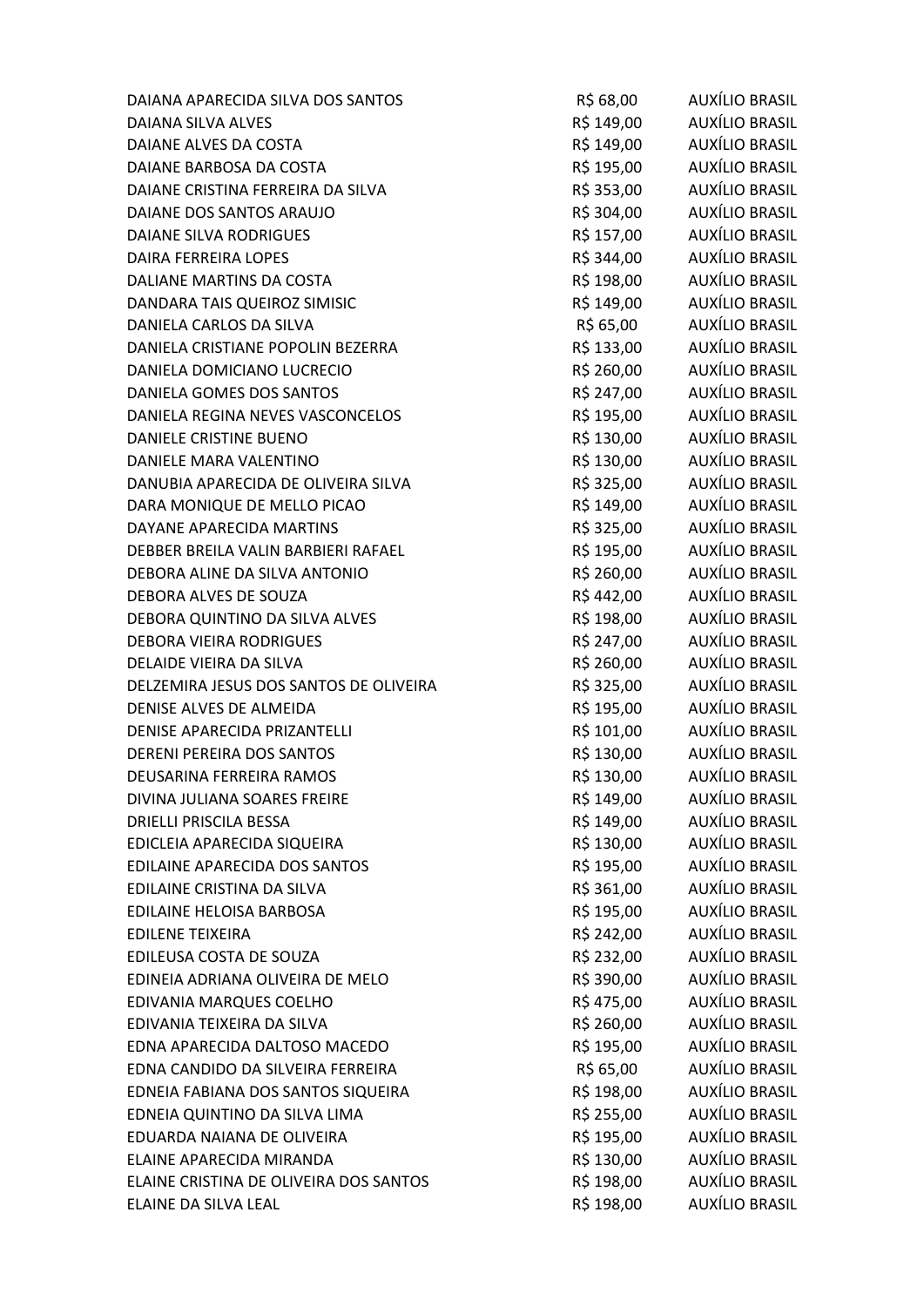| ELAINE DE OLIVEIRA MARQUES PINTO              | R\$ 149,00 | AUXÍLIO BRASIL        |
|-----------------------------------------------|------------|-----------------------|
| ELAINE SILVA MIRANDA RIBEIRO                  | R\$ 247,00 | AUXÍLIO BRASIL        |
| <b>ELENICE ESTER TEIXEIRA</b>                 | R\$ 195,00 | AUXÍLIO BRASIL        |
| ELENILSA FERREIRA LIMA SOUSA                  | R\$ 130,00 | AUXÍLIO BRASIL        |
| <b>ELEURDES BONIFACIO</b>                     | R\$ 100,00 | <b>AUXÍLIO BRASIL</b> |
| ELIANA APARECIDA RUBINATO MACHADO             | R\$ 255,00 | AUXÍLIO BRASIL        |
| ELIANA ARAUJO DA SILVA                        | R\$ 214,00 | AUXÍLIO BRASIL        |
| ELIANA JESUS DE SOUZA                         | R\$ 260,00 | AUXÍLIO BRASIL        |
| ELIANE APARECIDA FERNANDES DA SILVA           | R\$ 130,00 | <b>AUXÍLIO BRASIL</b> |
| ELIANE CRISTINA DE OLIVEIRA                   | R\$ 344,00 | AUXÍLIO BRASIL        |
| ELIANE DA SILVA COSTA                         | R\$ 304,00 | AUXÍLIO BRASIL        |
| ELIANE PEREIRA DA SILVA                       | R\$ 247,00 | AUXÍLIO BRASIL        |
| ELIBAMA RAMOS DE SOUZA                        | R\$ 304,00 | AUXÍLIO BRASIL        |
| ELIENE APARECIDA LIMA DE OLIVEIRA             | R\$ 100,00 | AUXÍLIO BRASIL        |
| ELIENE DA SILVA CARVALHO CECILIO              | R\$ 195,00 | <b>AUXÍLIO BRASIL</b> |
| ELINALVA DA SILVA MORAES                      | R\$ 130,00 | AUXÍLIO BRASIL        |
| ELISABETE ALVES PEREIRA                       | R\$ 130,00 | AUXÍLIO BRASIL        |
| ELISABETE CRISTINA DE OLIVEIRA                | R\$ 260,00 | AUXÍLIO BRASIL        |
| ELISABETH DE SOUZA SILVA                      | R\$ 195,00 | AUXÍLIO BRASIL        |
| ELISANDRA DOS SANTOS AMBILI                   | R\$ 130,00 | AUXÍLIO BRASIL        |
| ELISANGELA DE OLIVEIRA SILVA                  | R\$ 247,00 | AUXÍLIO BRASIL        |
| ELISANGELA GODOY TOMAZ                        | R\$ 325,00 | AUXÍLIO BRASIL        |
| ELISSANDRA DA SILVA PEREIRA                   | R\$ 215,00 | AUXÍLIO BRASIL        |
| ELIZANGELA DE JESUS SOUZA                     | R\$ 198,00 | AUXÍLIO BRASIL        |
| ELIZANGELA DIAS DA SILVA                      | R\$ 130,00 | AUXÍLIO BRASIL        |
| ELUANA CRISTINA DA SILVA                      | R\$ 130,00 | AUXÍLIO BRASIL        |
| ELVANY RODRIGUES DA SILVA                     | R\$ 65,00  | AUXÍLIO BRASIL        |
| <b>ELZA DOS SANTOS</b>                        | R\$ 157,00 | <b>AUXÍLIO BRASIL</b> |
| ELZENIR RIBEIRO DOS SANTOS SANCHEZ            | R\$ 224,00 | AUXÍLIO BRASIL        |
| <b>EMANOELA CRISTINA QUEIROZ NUNES</b>        | R\$ 260,00 | AUXÍLIO BRASIL        |
| <b>ERCI DOS REIS</b>                          | R\$ 100,00 | AUXÍLIO BRASIL        |
| ERICA CRISTIANE SIQUEIRA                      | R\$ 65,00  | AUXÍLIO BRASIL        |
| ESTELA APARECIDA CANDIDO LEITE                | R\$ 455,00 | <b>AUXÍLIO BRASIL</b> |
| <b>EVA DOS SANTOS ARAGAO</b>                  | R\$ 296,00 | AUXÍLIO BRASIL        |
| EVANDERLENE CARDOSO D AVILA                   | R\$ 198,00 | AUXÍLIO BRASIL        |
| EVELY APARECIDA CAMARA DA ROCHA               | R\$ 279,00 | AUXÍLIO BRASIL        |
| <b>FABIANA BORGES</b>                         | R\$ 130,00 | AUXÍLIO BRASIL        |
| FABIANA CORDEIRO DE LIMA                      | R\$ 65,00  | AUXÍLIO BRASIL        |
| <b>FABIANA DA SILVA</b>                       | R\$ 390,00 | <b>AUXÍLIO BRASIL</b> |
| FABIANA FERREIRA RIBEIRO PANEGUTTI            | R\$ 140,00 | AUXÍLIO BRASIL        |
| FABIANA GUILHERMITTI DOS SANTOS               | R\$ 198,00 | AUXÍLIO BRASIL        |
| <b>FABIANA RODRIGUES PEIXOTO</b>              | R\$ 130,00 | AUXÍLIO BRASIL        |
| FABIOLA BATISTA DA SILVA NUNES                | R\$ 195,00 | AUXÍLIO BRASIL        |
| <b>FABIOLA MARTINS</b>                        | R\$ 198,00 | AUXÍLIO BRASIL        |
| FABIOLA ORIANE DE LIMA FIDELIS ROMANI         | R\$ 149,00 | AUXÍLIO BRASIL        |
| FABRICIA NAPOLIANA LOPES DOS SANTOS           | R\$ 260,00 | AUXÍLIO BRASIL        |
| FATIMA APARECIDA QUINTINO DA SILVA VENTRESCHI | R\$ 65,00  | AUXÍLIO BRASIL        |
| <b>FAUSTO APARECIDO DE MELLO</b>              | R\$ 26,00  | AUXÍLIO BRASIL        |
| FERNANDA APARECIDA TERUEL GARCIA              | R\$ 195,00 | AUXÍLIO BRASIL        |
| FERNANDA CRISTINA SILINGARDI OLIVEIRA         | R\$ 390,00 | <b>AUXÍLIO BRASIL</b> |
|                                               |            |                       |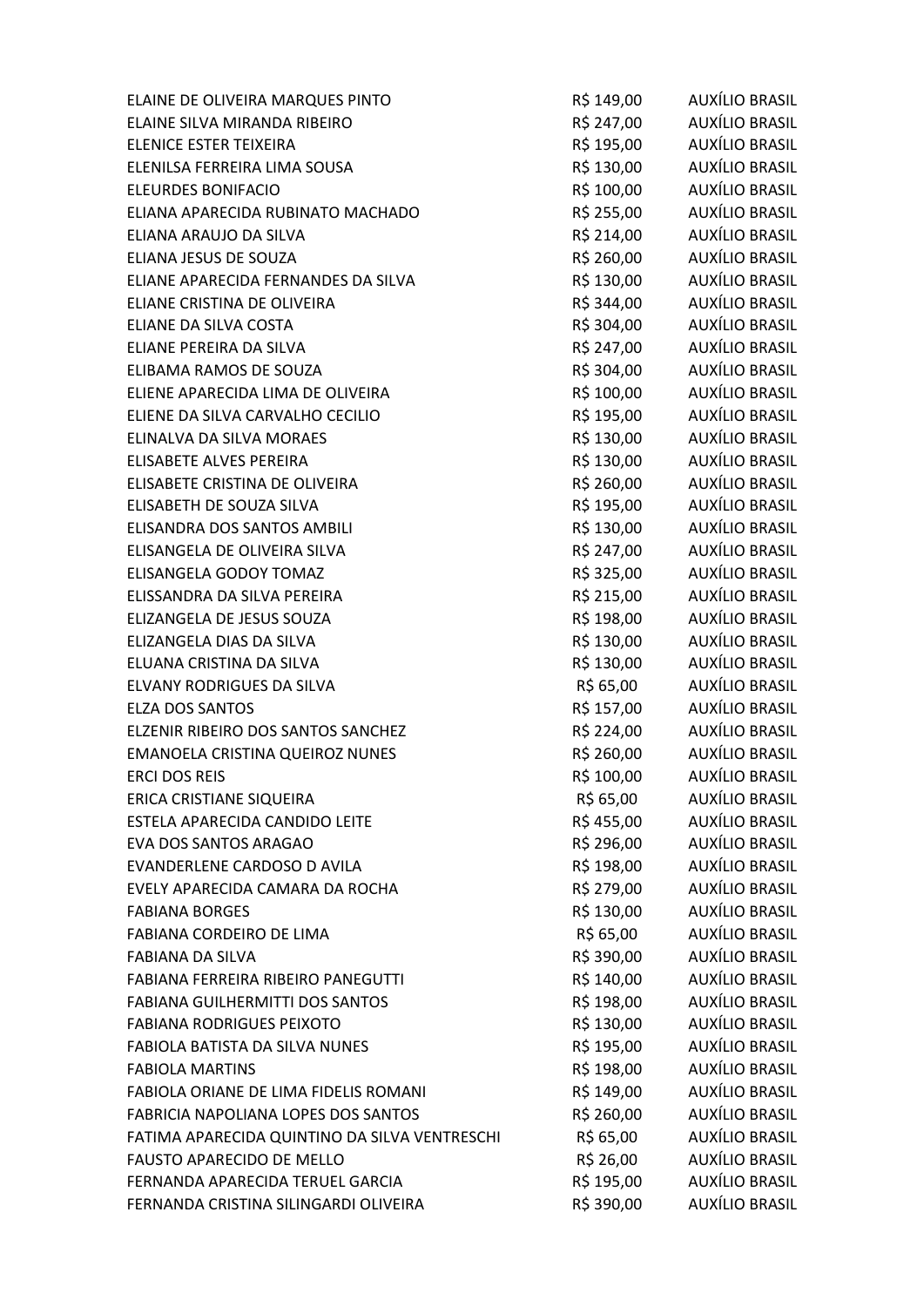| FERNANDA DONIZETE MARTINS                   | R\$ 198,00 | AUXÍLIO BRASIL        |
|---------------------------------------------|------------|-----------------------|
| FERNANDA GARCES DA SILVA                    | R\$ 130,00 | AUXÍLIO BRASIL        |
| FERNANDA LUCINDA BRAZIL DA SILVA            | R\$ 130,00 | AUXÍLIO BRASIL        |
| FERNANDA TRIGO JERONIMO                     | R\$ 296,00 | AUXÍLIO BRASIL        |
| FERNANDA VIEIRA DE JESUS BANQUERI           | R\$ 390,00 | AUXÍLIO BRASIL        |
| FLAVIA BARBOSA DA SILVA LIMA                | R\$ 130,00 | AUXÍLIO BRASIL        |
| <b>FLAVIA BATISTA</b>                       | R\$ 65,00  | AUXÍLIO BRASIL        |
| <b>FLAVIA DIAS RODRIGUES</b>                | R\$ 130,00 | AUXÍLIO BRASIL        |
| <b>FLAVIA MARIA DA SILVA</b>                | R\$ 224,00 | AUXÍLIO BRASIL        |
| FLAVIA MARIA DA SILVA VALENTIN              | R\$ 149,00 | AUXÍLIO BRASIL        |
| FRANCIANE DE FATIMA MENEZES                 | R\$ 130,00 | AUXÍLIO BRASIL        |
| <b>FRANCIELE FLORENTINO FELIX</b>           | R\$ 195,00 | AUXÍLIO BRASIL        |
| FRANCIELI MORAES MARCOLINO                  | R\$ 65,00  | AUXÍLIO BRASIL        |
| FRANCIELLE MONIQUE PEREIRA                  | R\$ 260,00 | AUXÍLIO BRASIL        |
| FRANCILENE SANTANA MORAES                   | R\$ 260,00 | AUXÍLIO BRASIL        |
| <b>FRANCILENE SOUZA BORGES</b>              | R\$ 149,00 | AUXÍLIO BRASIL        |
| FRANCISCA DE ARAUJO QUEIROZ                 | R\$ 206,00 | AUXÍLIO BRASIL        |
| FRANCISCA DE JESUS VIEIRA PIOVANI           | R\$ 65,00  | AUXÍLIO BRASIL        |
| FRANCISCA ELIZANGELA DA SILVA               | R\$ 130,00 | AUXÍLIO BRASIL        |
| FRANCISCA JULIANA DA SILVA SANTOS           | R\$ 195,00 | AUXÍLIO BRASIL        |
| FRANCISCA LUCICLEIDE DA SILVA RONCARI       | R\$ 133,00 | AUXÍLIO BRASIL        |
| FRANCISCA TEIXEIRA DA SILVA NOGUEIRA        | R\$ 130,00 | AUXÍLIO BRASIL        |
| GABRIELA APARECIDA DE ANDRADE GONCALVES     | R\$ 130,00 | AUXÍLIO BRASIL        |
| <b>GABRIELA FERREIRA DA SILVA RODRIGUES</b> | R\$ 65,00  | AUXÍLIO BRASIL        |
| <b>GABRIELA MARTINS DA SILVA VICENTINI</b>  | R\$ 195,00 | AUXÍLIO BRASIL        |
| <b>GABRIELA RODRIGUES CANDIDO</b>           | R\$ 130,00 | AUXÍLIO BRASIL        |
| <b>GEOVANA CRISTINA DE SOUZA</b>            | R\$ 198,00 | AUXÍLIO BRASIL        |
| <b>GEOVANA FRANCIELI BALBINO</b>            | R\$ 149,00 | AUXÍLIO BRASIL        |
| <b>GERLANE ELSA DA SILVA</b>                | R\$ 130,00 | AUXÍLIO BRASIL        |
| GETULIO VARGAS LIMA DE OLIVEIRA             | R\$ 100,00 | AUXÍLIO BRASIL        |
| <b>GILBERTO TOSTES</b>                      | R\$ 130,00 | <b>AUXÍLIO BRASIL</b> |
| GILKA FLAVIANA GALVES MITSUNAGA             | R\$ 195,00 | <b>AUXÍLIO BRASIL</b> |
| <b>GILZIMARA CIPRIANO FERREIRA</b>          | R\$ 65,00  | AUXÍLIO BRASIL        |
| GIOVANA NATALIA DA SILVA                    | R\$ 65,00  | AUXÍLIO BRASIL        |
| <b>GISELE ADRIANA PEREIRA REIS</b>          | R\$ 325,00 | AUXÍLIO BRASIL        |
| <b>GISELE APARECIDA FELISBERTO</b>          | R\$ 247,00 | AUXÍLIO BRASIL        |
| <b>GISELE APARECIDA MAGRON</b>              | R\$ 130,00 | <b>AUXÍLIO BRASIL</b> |
| <b>GISELE BORGES BERTELI</b>                | R\$ 130,00 | <b>AUXÍLIO BRASIL</b> |
| <b>GISELE CRISTINA DA SILVA</b>             | R\$ 65,00  | AUXÍLIO BRASIL        |
| GISELE GONZAGA DA SILVA LABOZZI             | R\$ 65,00  | <b>AUXÍLIO BRASIL</b> |
| GISLAINE APARECIDA GARCIA NICESIO DE MORAIS | R\$ 142,00 | <b>AUXÍLIO BRASIL</b> |
| GISLAINE DE LIMA DE AZEVEDO                 | R\$ 65,00  | <b>AUXÍLIO BRASIL</b> |
| <b>GISLAINE LAZARO BERCHELI</b>             | R\$ 247,00 | <b>AUXÍLIO BRASIL</b> |
| <b>GLAICE RODRIGUES DE ALMEIDA</b>          | R\$ 198,00 | <b>AUXÍLIO BRASIL</b> |
| <b>GLAUCIENE DE SOUSA BLANDINO</b>          | R\$ 325,00 | <b>AUXÍLIO BRASIL</b> |
| <b>GLEICE GABRIELE COLOMBARI</b>            | R\$ 195,00 | <b>AUXÍLIO BRASIL</b> |
| <b>GRACELIA ALVES DA SILVA</b>              | R\$ 149,00 | <b>AUXÍLIO BRASIL</b> |
| <b>GRACIELE RODRIGUES CANDIDO</b>           | R\$ 198,00 | <b>AUXÍLIO BRASIL</b> |
| <b>GRAZIELA MACIEL TEODORO</b>              | R\$ 65,00  | AUXÍLIO BRASIL        |
| GRAZIELA SILVIA SANTOS DE SOUZA             | R\$ 206,00 | <b>AUXÍLIO BRASIL</b> |
|                                             |            |                       |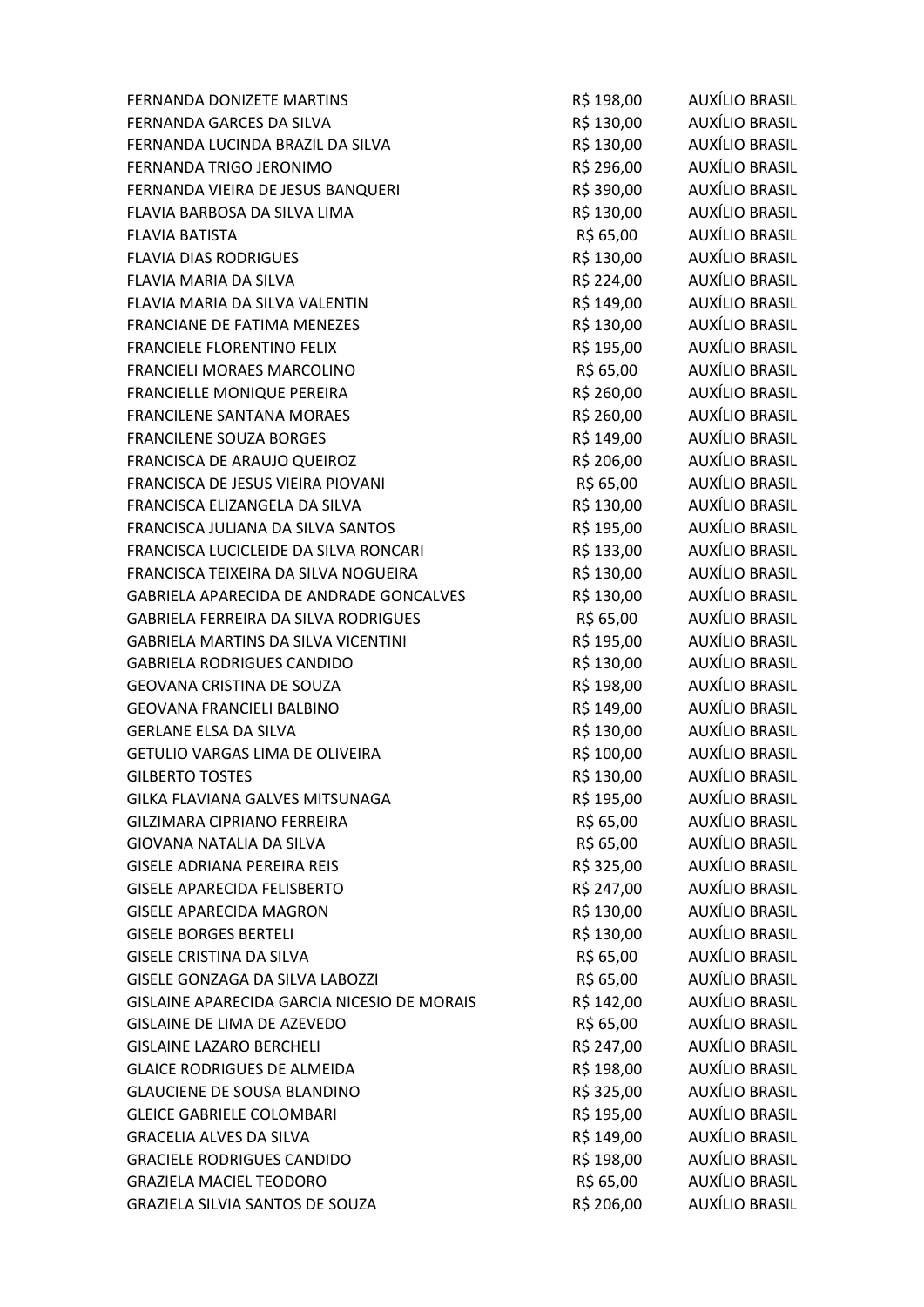| <b>GRAZIELE DE SOUZA GOMES</b>          | R\$ 65,00  | AUXÍLIO BRASIL        |
|-----------------------------------------|------------|-----------------------|
| <b>GREICE KELLY BANDEIRA NASCIMENTO</b> | R\$ 195,00 | <b>AUXÍLIO BRASIL</b> |
| HAYSSAH YASMIN MARTINS PINTO            | R\$ 195,00 | AUXÍLIO BRASIL        |
| HELEM CRISTINA DE OLIVEIRA              | R\$ 198,00 | AUXÍLIO BRASIL        |
| <b>HELEN CRISTINA SOARES</b>            | R\$ 65,00  | AUXÍLIO BRASIL        |
| HELEN GONCALVES ROCHA                   | R\$ 130,00 | AUXÍLIO BRASIL        |
| HELIANA APARECIDA DONIZETI ELIAS        | R\$ 65,00  | AUXÍLIO BRASIL        |
| <b>HELOISA LIMA COSTA</b>               | R\$ 195,00 | AUXÍLIO BRASIL        |
| HOSANA MIRANDA SAQUETO                  | R\$ 65,00  | AUXÍLIO BRASIL        |
| IAMARA DE SOUZA COSTA                   | R\$ 198,00 | AUXÍLIO BRASIL        |
| <b>IANDRA APARECIDA DE JESUS</b>        | R\$ 263,00 | AUXÍLIO BRASIL        |
| IARA ALICE XAVIER COLOMBARI             | R\$ 195,00 | AUXÍLIO BRASIL        |
| IASMIN FERNANDA IZAIAS DE BRITO         | R\$ 149,00 | AUXÍLIO BRASIL        |
| <b>IDENIR FERREIRA DA SILVA</b>         | R\$ 100,00 | AUXÍLIO BRASIL        |
| IMACULADA APARECIDA DE OLIVEIRA         | R\$ 100,00 | AUXÍLIO BRASIL        |
| <b>INES CAETANO DE CARVALHO</b>         | R\$ 149,00 | AUXÍLIO BRASIL        |
| IOHANA MICAELI DE OLIVEIRA SILVA        | R\$ 149,00 | AUXÍLIO BRASIL        |
| <b>IRENE PEREIRA BRITO DOURADO</b>      | R\$ 130,00 | AUXÍLIO BRASIL        |
| <b>ISABEL APARECIDA SIMONETTI</b>       | R\$ 133,00 | AUXÍLIO BRASIL        |
| ISADORA BEATRIZ MARCOLINO BALBINO       | R\$ 130,00 | AUXÍLIO BRASIL        |
| <b>ISLEI SIQUEIRA THOMAZ</b>            | R\$ 130,00 | AUXÍLIO BRASIL        |
| ITALA APARECIDA DA SILVA MOTA DE SOUZA  | R\$ 149,00 | AUXÍLIO BRASIL        |
| IVANA PEREIRA DOS SANTOS XAVIER         | R\$ 325,00 | AUXÍLIO BRASIL        |
| IVANEIDE ALCANTARA CARVALHO             | R\$ 157,00 | <b>AUXÍLIO BRASIL</b> |
| <b>IVANETE DE OLIVEIRA</b>              | R\$ 149,00 | AUXÍLIO BRASIL        |
| <b>IVETE DE OLIVEIRA SOUZA</b>          | R\$ 157,00 | AUXÍLIO BRASIL        |
| IVONE DOMINGOS DE OLIVEIRA              | R\$ 198,00 | AUXÍLIO BRASIL        |
| <b>IVONE RODRIGUES BARBOSA</b>          | R\$ 100,00 | AUXÍLIO BRASIL        |
| IZILDA APARECIDA OLIVEIRA               | R\$ 198,00 | AUXÍLIO BRASIL        |
| <b>JAIANE LUZ DE SOUSA</b>              | R\$ 198,00 | AUXÍLIO BRASIL        |
| <b>JAINE MENDES</b>                     | R\$ 195,00 | <b>AUXÍLIO BRASIL</b> |
| JAMILE DE BRITO SOUZA                   | R\$ 195,00 | AUXÍLIO BRASIL        |
| JANAINA BERNARDES NICOLAU               | R\$ 260,00 | <b>AUXÍLIO BRASIL</b> |
| JANAINA DA SILVA SANTANA                | R\$ 149,00 | AUXÍLIO BRASIL        |
| <b>JANAINA GRAZIELA VIEIRA</b>          | R\$ 149,00 | <b>AUXÍLIO BRASIL</b> |
| <b>JANAINA RAMOS MONTEIRO</b>           | R\$ 84,00  | AUXÍLIO BRASIL        |
| <b>JANAINE PEREIRA DA SILVA</b>         | R\$ 130,00 | AUXÍLIO BRASIL        |
| JANNICA TEIXEIRA LELE MITSUNAGA         | R\$ 130,00 | <b>AUXÍLIO BRASIL</b> |
| JAQUELINE APARECIDA BARBOSA             | R\$ 260,00 | AUXÍLIO BRASIL        |
| JAQUELINE DA SILVA MIGUEL               | R\$ 149,00 | <b>AUXÍLIO BRASIL</b> |
| JAQUELINE DE OLIVEIRA SALES             | R\$ 247,00 | AUXÍLIO BRASIL        |
| JAQUELINE GONZAGA LIMA                  | R\$ 140,00 | AUXÍLIO BRASIL        |
| JAQUELINE IMACULADA SIQUEIRA            | R\$ 130,00 | AUXÍLIO BRASIL        |
| <b>JAQUELINE MARIA NERIS</b>            | R\$ 195,00 | AUXÍLIO BRASIL        |
| JAYNE FRANCIELI PRIGNOLATO              | R\$ 198,00 | <b>AUXÍLIO BRASIL</b> |
| JENIFER FRANCIELE DA COSTA SILVA        | R\$ 198,00 | AUXÍLIO BRASIL        |
| <b>JENIFER GOMES</b>                    | R\$ 393,00 | AUXÍLIO BRASIL        |
| JENIFER TOZARINI DOS SANTOS             | R\$ 247,00 | AUXÍLIO BRASIL        |
| JENIFFER CRISTINA DE PAULA              | R\$ 198,00 | AUXÍLIO BRASIL        |
| JENNIFFER CAROLINE DOS SANTOS ALEXANDRE | R\$ 133,00 | <b>AUXÍLIO BRASIL</b> |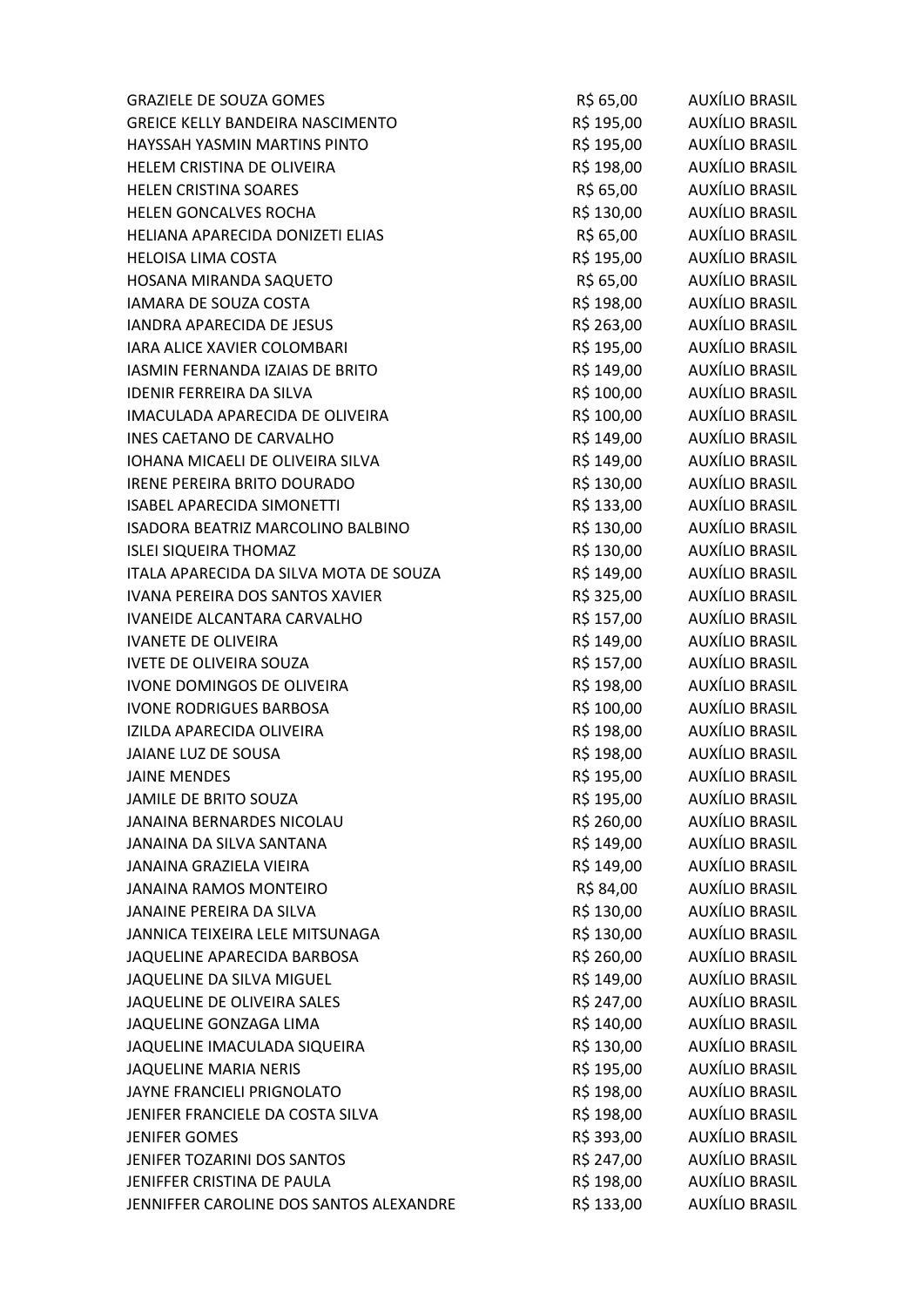| JESSICA APARECIDA DE OLIVEIRA               | R\$ 130,00 | AUXÍLIO BRASIL        |
|---------------------------------------------|------------|-----------------------|
| <b>JESSICA CARLA DOS SANTOS</b>             | R\$ 247,00 | <b>AUXÍLIO BRASIL</b> |
| <b>JESSICA CAROLINA ALVES</b>               | R\$ 130,00 | AUXÍLIO BRASIL        |
| JESSICA CAROLINA DE OLIVEIRA                | R\$ 195,00 | AUXÍLIO BRASIL        |
| JESSICA CRISTINA DA SILVA CAMPOS            | R\$ 247,00 | <b>AUXÍLIO BRASIL</b> |
| JESSICA CRISTINA DE OLIVEIRA FERRANTI       | R\$ 195,00 | AUXÍLIO BRASIL        |
| <b>JESSICA CRISTINA QUEIROZ</b>             | R\$ 130,00 | AUXÍLIO BRASIL        |
| <b>JESSICA DA ROCHA BOTELHO</b>             | R\$ 325,00 | AUXÍLIO BRASIL        |
| JESSICA DE SOUSA PEREIRA                    | R\$ 345,00 | AUXÍLIO BRASIL        |
| JESSICA FERNANDA DE OLIVEIRA DIAS           | R\$ 195,00 | AUXÍLIO BRASIL        |
| <b>JESSICA FERNANDA PEREIRA</b>             | R\$ 195,00 | AUXÍLIO BRASIL        |
| JESSICA GIOVANA DE SOUSA                    | R\$ 130,00 | AUXÍLIO BRASIL        |
| <b>JESSICA HUFFENBAECHER</b>                | R\$ 130,00 | AUXÍLIO BRASIL        |
| JESSICA MANTOVANI SILVA                     | R\$ 198,00 | AUXÍLIO BRASIL        |
| JESSICA MARA VENEZIA HIPOLITO               | R\$ 198,00 | AUXÍLIO BRASIL        |
| JESSICA MARIANE DE SOUZA                    | R\$ 65,00  | AUXÍLIO BRASIL        |
| JESSICA PINHEIRO DA SILVA                   | R\$ 195,00 | AUXÍLIO BRASIL        |
| JESSICA SAMARA BRITO DE SOUSA               | R\$ 247,00 | AUXÍLIO BRASIL        |
| JESSICA TAMIRIS SILVA MACHADO               | R\$ 198,00 | <b>AUXÍLIO BRASIL</b> |
| <b>JHENIFER CRISTINA MARQUES</b>            | R\$ 195,00 | AUXÍLIO BRASIL        |
| JHENNIFER APARECIDA DOS SANTOS FIDELIS      | R\$ 149,00 | AUXÍLIO BRASIL        |
| JOANA CARLOS DA SILVA                       | R\$ 25,00  | AUXÍLIO BRASIL        |
| JOANA DARC DE BRITO CARVALHO DE PAIVA       | R\$ 157,00 | AUXÍLIO BRASIL        |
| JOANA DARC SOARES DOS SANTOS                | R\$ 198,00 | <b>AUXÍLIO BRASIL</b> |
| JOANA DE SOUZA BRAGA                        | R\$ 206,00 | AUXÍLIO BRASIL        |
| JOAO PAULO DE SOUZA MORGADO                 | R\$ 25,00  | AUXÍLIO BRASIL        |
| JOICE COSTA DE SOUZA ALVES                  | R\$ 130,00 | AUXÍLIO BRASIL        |
| JOICE LEANDRA CARDOSO DA SILVA              | R\$ 65,00  | <b>AUXÍLIO BRASIL</b> |
| JOSE APARECIDO DOS SANTOS                   | R\$ 65,00  | AUXÍLIO BRASIL        |
| <b>JOSE EDUARDO BRAZIL</b>                  | R\$ 106,00 | AUXÍLIO BRASIL        |
| JOSE JORGE DE SOUZA                         | R\$ 106,00 | <b>AUXÍLIO BRASIL</b> |
| JOSEANE MARIA DA SILVA DOS SANTOS           | R\$ 133,00 | AUXÍLIO BRASIL        |
| JOSEFA ALVES DE ARAUJO                      | R\$ 65,00  | <b>AUXÍLIO BRASIL</b> |
| <b>JOSEVANIA SANTANA BARROS</b>             | R\$ 130,00 | <b>AUXÍLIO BRASIL</b> |
| JOSIANE APARECIDA DE ALMEIDA                | R\$ 195,00 | AUXÍLIO BRASIL        |
| JOSIANE APARECIDA DE OLIVEIRA DE PAULO      | R\$ 296,00 | AUXÍLIO BRASIL        |
| JOSIANE DOS REIS ALEXANDRE                  | R\$ 255,00 | <b>AUXÍLIO BRASIL</b> |
| <b>JOSIANE LEONI</b>                        | R\$ 106,00 | AUXÍLIO BRASIL        |
| <b>JOSIANE MOURA</b>                        | R\$ 198,00 | AUXÍLIO BRASIL        |
| <b>JOSIANE SILVA MONTAGNERI</b>             | R\$ 195,00 | AUXÍLIO BRASIL        |
| JOSILENE EUGENIA DE OLIVEIRA SILVA          | R\$ 206,00 | AUXÍLIO BRASIL        |
| JOSIMARA CRISTINA NARCISO DE PAULA          | R\$ 247,00 | <b>AUXÍLIO BRASIL</b> |
| JOSINEIDE GOMES DE JESUS                    | R\$ 206,00 | AUXÍLIO BRASIL        |
| <b>JUCILEIDE DE SOUSA</b>                   | R\$ 206,00 | <b>AUXÍLIO BRASIL</b> |
| <b>JULI GRACIELA BATISTA</b>                | R\$ 255,00 | <b>AUXÍLIO BRASIL</b> |
| <b>JULIA CAMILA RODRIGUES ORIEL</b>         | R\$ 149,00 | AUXÍLIO BRASIL        |
| <b>JULIA DANIEL PEREIRA</b>                 | R\$ 65,00  | AUXÍLIO BRASIL        |
| JULIANA APARECIDA BARBOSA FERNANDES RIBEIRO | R\$ 130,00 | AUXÍLIO BRASIL        |
| JULIANA APARECIDA DE JESUS                  | R\$ 304,00 | <b>AUXÍLIO BRASIL</b> |
| JULIANA APARECIDA PENGO REIS                | R\$ 255,00 | AUXÍLIO BRASIL        |
|                                             |            |                       |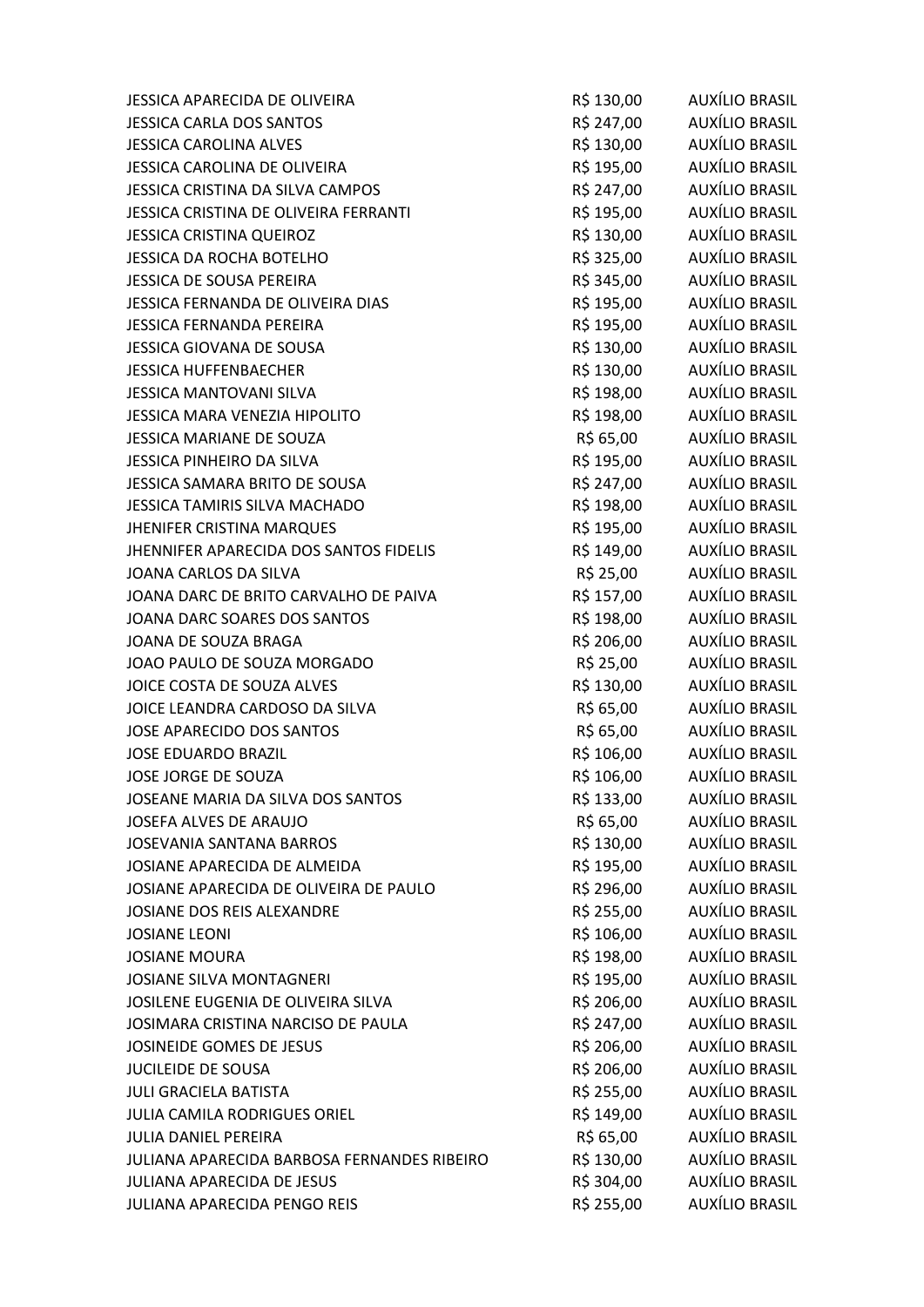| JULIANA APARECIDA ROSA                        | R\$ 65,00  | AUXÍLIO BRASIL        |
|-----------------------------------------------|------------|-----------------------|
| JULIANA CRISTINA ALCANTARA                    | R\$ 345,00 | AUXÍLIO BRASIL        |
| JULIANA CRISTINA DE OLIVEIRA                  | R\$ 130,00 | AUXÍLIO BRASIL        |
| JULIANA FERNANDA RODRIGUES BARBOSA            | R\$ 198,00 | AUXÍLIO BRASIL        |
| JULIANA FERREIRA DO CARMO                     | R\$ 198,00 | AUXÍLIO BRASIL        |
| JULIANA MARQUES TEODORO DE OLIVEIRA           | R\$ 130,00 | <b>AUXÍLIO BRASIL</b> |
| <b>JULIANA SARAIVA DE BRITO</b>               | R\$ 195,00 | AUXÍLIO BRASIL        |
| <b>JULIANO CESAR DOS REIS</b>                 | R\$ 25,00  | AUXÍLIO BRASIL        |
| JULIO CESAR DE CARVALHO                       | R\$ 130,00 | AUXÍLIO BRASIL        |
| KAILANE DOS SANTOS MARTINS                    | R\$ 65,00  | <b>AUXÍLIO BRASIL</b> |
| <b>KAREN GONCALVES ROCHA</b>                  | R\$ 65,00  | AUXÍLIO BRASIL        |
| KARINA DANIELE PEREIRA                        | R\$ 195,00 | AUXÍLIO BRASIL        |
| KARINE FERREIRA PINHEIRO DA CONCEICAO ANTONIO | R\$ 247,00 | AUXÍLIO BRASIL        |
| KARLA ROBERTA MARIGHETTI SOUZA                | R\$ 65,00  | <b>AUXÍLIO BRASIL</b> |
| <b>KAROLAINE CRISTINA IZAIAS</b>              | R\$ 149,00 | AUXÍLIO BRASIL        |
| KATIA REGINA KOTONO                           | R\$ 206,00 | AUXÍLIO BRASIL        |
| KATIANA LIMA SANTOS                           | R\$ 198,00 | AUXÍLIO BRASIL        |
| KAWEYNY KETHELLYN FERREIRA                    | R\$ 325,00 | <b>AUXÍLIO BRASIL</b> |
| <b>KEILIANE MENDES MARTINS</b>                | R\$ 166,00 | AUXÍLIO BRASIL        |
| KEILIENE APARECIDA DE SOUZA                   | R\$ 198,00 | AUXÍLIO BRASIL        |
| KEITELI TOZARINI DOS SANTOS                   | R\$ 195,00 | AUXÍLIO BRASIL        |
| KELER REGINA FRANCO DE OLIVEIRA JASSI         | R\$ 130,00 | AUXÍLIO BRASIL        |
| KELI CRISTINA DOS SANTOS                      | R\$ 149,00 | AUXÍLIO BRASIL        |
| <b>KELLER DE PAULA FARIAS</b>                 | R\$ 455,00 | AUXÍLIO BRASIL        |
| KELLY CAMILA SILVA DAS VIRGENS                | R\$ 195,00 | <b>AUXÍLIO BRASIL</b> |
| KELLY PRISCILA VASCONCELOS DA SILVA           | R\$ 195,00 | <b>AUXÍLIO BRASIL</b> |
| KETHELLYN MEL BATISTA DIAS                    | R\$ 65,00  | AUXÍLIO BRASIL        |
| LAENE CRISTINA BALBINO RODRIGUES              | R\$ 198,00 | <b>AUXÍLIO BRASIL</b> |
| LAIANE APARECIDA RAMOS DOS SANTOS             | R\$ 198,00 | AUXÍLIO BRASIL        |
| LAILA PAGANINI DE CASTRO MENDES               | R\$ 130,00 | AUXÍLIO BRASIL        |
| LAIS ABIGAIL DA COSTA                         | R\$ 130,00 | AUXÍLIO BRASIL        |
| LAIS AMANDA DE SOUSA SILVA                    | R\$ 361,00 | AUXÍLIO BRASIL        |
| LAIS CRISTINA DA SILVA PINHO                  | R\$ 149,00 | <b>AUXÍLIO BRASIL</b> |
| LAIS EDUARDA VALSICHI                         | R\$ 195,00 | <b>AUXÍLIO BRASIL</b> |
| LAISLA FERNANDA DE OLIVEIRA DAL POGIETO       | R\$ 130,00 | AUXÍLIO BRASIL        |
| LAISSA SOARES PEREIRA                         | R\$ 149,00 | <b>AUXÍLIO BRASIL</b> |
| LARA BEATRIZ DE BRITO VALERIANO               | R\$ 149,00 | <b>AUXÍLIO BRASIL</b> |
| LARICE DIAS GAMA MIRANDA                      | R\$ 195,00 | <b>AUXÍLIO BRASIL</b> |
| LARISSA PEREIRA RODRIGUES DO NASCIMENTO       | R\$ 130,00 | <b>AUXÍLIO BRASIL</b> |
| LARISSA TATIANE SOUSA SILVA                   | R\$ 214,00 | AUXÍLIO BRASIL        |
| LARISSA ZELIA RONCARI                         | R\$ 133,00 | <b>AUXÍLIO BRASIL</b> |
| LAURA SABRINA ALVES GONZAGA                   | R\$ 65,00  | AUXÍLIO BRASIL        |
| LEANDRA CARVALHO LIMA                         | R\$ 393,00 | <b>AUXÍLIO BRASIL</b> |
| LEANDRA MARCIA QUINTINO OLIVEIRA              | R\$ 195,00 | <b>AUXÍLIO BRASIL</b> |
| LEIA CRISTINA PUGGINA                         | R\$ 247,00 | AUXÍLIO BRASIL        |
| LEIA DO CARMO SANTOS                          | R\$ 133,00 | <b>AUXÍLIO BRASIL</b> |
| LEIDIANE CAROLAINE MINELLI ALVES              | R\$ 195,00 | <b>AUXÍLIO BRASIL</b> |
| LEIDIANE LETICIA COLOMBARI                    | R\$ 325,00 | <b>AUXÍLIO BRASIL</b> |
| LEILA APARECIDA ARAUJO PIRES                  | R\$ 195,00 | <b>AUXÍLIO BRASIL</b> |
| LEILIANE MIGUEL MACIEIRA LUCRECIO             | R\$ 296,00 | <b>AUXÍLIO BRASIL</b> |
|                                               |            |                       |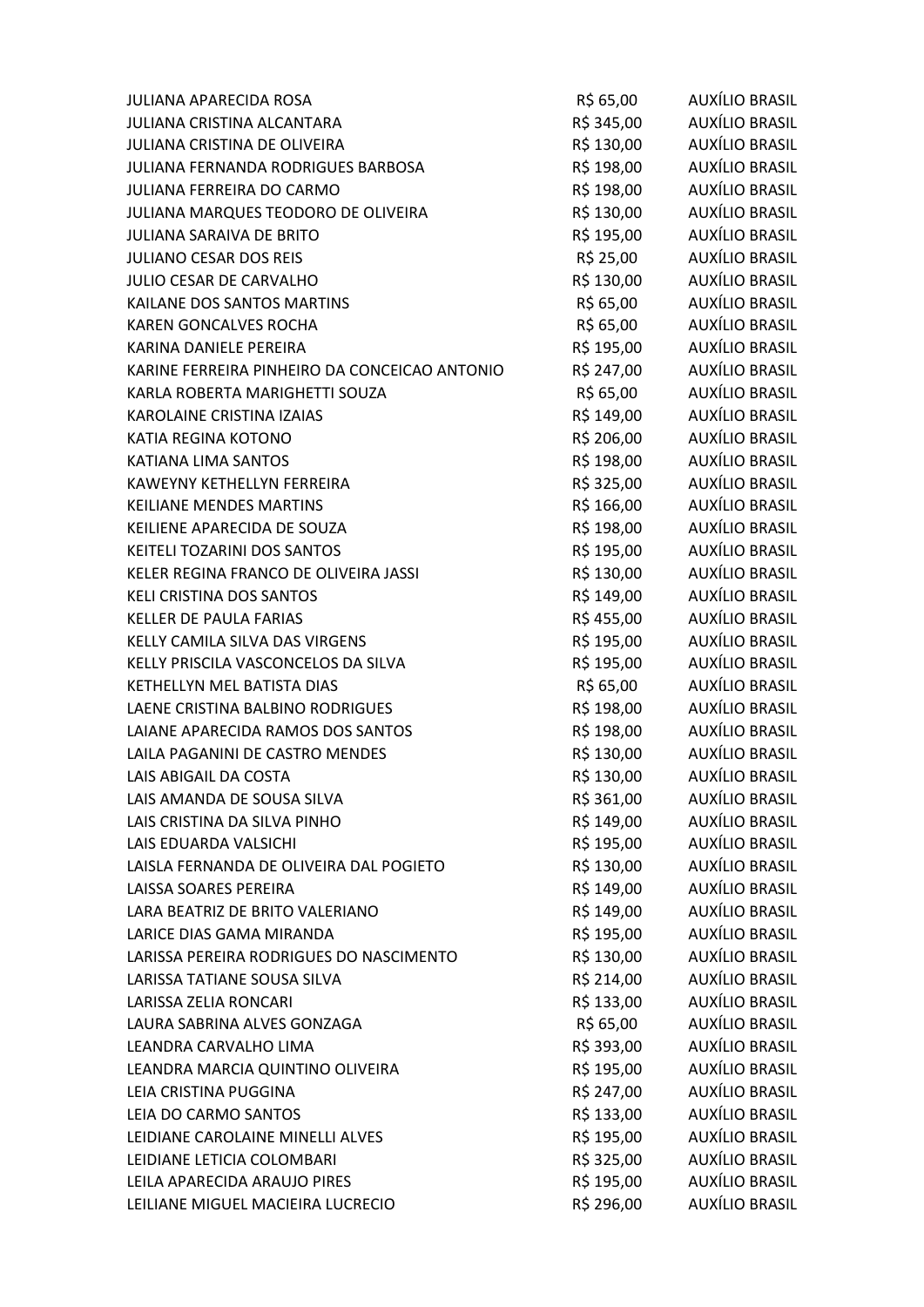| LEIRIANE APARECIDA DE ALMEIDA             | R\$ 247,00 | AUXÍLIO BRASIL        |
|-------------------------------------------|------------|-----------------------|
| LEONILDE MARCOLINO                        | R\$ 25,00  | <b>AUXÍLIO BRASIL</b> |
| LETICIA APARECIDA PRADO                   | R\$ 149,00 | <b>AUXÍLIO BRASIL</b> |
| LETICIA BIANCA DE SOUSA BLANDINO          | R\$ 130,00 | AUXÍLIO BRASIL        |
| LETICIA DA SILVA DE MORAES                | R\$ 195,00 | <b>AUXÍLIO BRASIL</b> |
| LETICIA DE ASSIS FERNANDES                | R\$ 130,00 | AUXÍLIO BRASIL        |
| LETICIA DE CASSIA MARACIA GARCIA NOGUEIRA | R\$ 260,00 | AUXÍLIO BRASIL        |
| LETICIA LAURA BARBOSA DOS SANTOS          | R\$ 130,00 | AUXÍLIO BRASIL        |
| <b>LIDIANE MACHADO</b>                    | R\$ 130,00 | <b>AUXÍLIO BRASIL</b> |
| LIDIANE MARIA RIBEIRO                     | R\$ 260,00 | <b>AUXÍLIO BRASIL</b> |
| LIGIA DE FATIMA MARTINS                   | R\$ 312,00 | AUXÍLIO BRASIL        |
| LILIAN APARECIDA DE CASTRO SANTOS         | R\$ 260,00 | AUXÍLIO BRASIL        |
| LILIAN NARA ROCHA                         | R\$ 195,00 | <b>AUXÍLIO BRASIL</b> |
| LILIANE ARAUJO DA SILVA                   | R\$ 130,00 | <b>AUXÍLIO BRASIL</b> |
| <b>LILIANE SILVA SANTOS</b>               | R\$ 198,00 | AUXÍLIO BRASIL        |
| LINDCEI VITORIA TOZARINI DOS SANTOS       | R\$ 130,00 | AUXÍLIO BRASIL        |
| LIRIAN CRISTINA PACHECO                   | R\$ 214,00 | <b>AUXÍLIO BRASIL</b> |
| LIRIAN EDUARDA MARACIA SPOLAOR            | R\$ 130,00 | <b>AUXÍLIO BRASIL</b> |
| LIZLARA NAIANE DE OLIVEIRA DA SILVA       | R\$ 198,00 | <b>AUXÍLIO BRASIL</b> |
| LORRAINE EDUARDA DE SOUSA                 | R\$ 149,00 | AUXÍLIO BRASIL        |
| LOURDES ROBERTA DOS SANTOS                | R\$ 247,00 | AUXÍLIO BRASIL        |
| LUANA APARECIDA DA SILVA                  | R\$ 247,00 | AUXÍLIO BRASIL        |
| LUANA APARECIDA RODRIGUES DE JESUS        | R\$ 130,00 | <b>AUXÍLIO BRASIL</b> |
| LUANA BEATRIZ DA SILVA                    | R\$ 149,00 | <b>AUXÍLIO BRASIL</b> |
| LUANA ELISA MALASPINA                     | R\$ 65,00  | AUXÍLIO BRASIL        |
| LUANA FRANCINE DA ROCHA                   | R\$ 65,00  | AUXÍLIO BRASIL        |
| LUANA SHELIDA SALES                       | R\$ 198,00 | AUXÍLIO BRASIL        |
| LUCELENA MORAES VIEIRA VENTURA            | R\$ 65,00  | <b>AUXÍLIO BRASIL</b> |
| LUCIA APARECIDA DE OLIVEIRA               | R\$ 65,00  | AUXÍLIO BRASIL        |
| LUCIA COZERO                              | R\$ 296,00 | AUXÍLIO BRASIL        |
| LUCIA HELENA PATRICIO DE NOVAIS           | R\$ 206,00 | <b>AUXÍLIO BRASIL</b> |
| LUCIANA APARECIDA DA SILVA                | R\$ 130,00 | AUXÍLIO BRASIL        |
| LUCIANA APARECIDA OSORIO DA SILVA         | R\$ 65,00  | <b>AUXÍLIO BRASIL</b> |
| LUCIANA BORGES VENANCIO                   | R\$ 206,00 | <b>AUXÍLIO BRASIL</b> |
| <b>LUCIANA DA SILVA</b>                   | R\$ 198,00 | <b>AUXÍLIO BRASIL</b> |
| LUCIANA DA SILVA CARDOSO                  | R\$ 65,00  | <b>AUXÍLIO BRASIL</b> |
| LUCIANA DE OLIVEIRA DE SALES              | R\$ 316,00 | AUXÍLIO BRASIL        |
| LUCIANA DONIZETI ALVES                    | R\$ 247,00 | AUXÍLIO BRASIL        |
| LUCIANA FERREIRA                          | R\$ 325,00 | <b>AUXÍLIO BRASIL</b> |
| <b>LUCIANA MACHINI</b>                    | R\$ 232,00 | <b>AUXÍLIO BRASIL</b> |
| LUCIANA MARIA FERREIRA                    | R\$ 198,00 | <b>AUXÍLIO BRASIL</b> |
| LUCIANE APOLINARIO                        | R\$ 65,00  | AUXÍLIO BRASIL        |
| LUCIANI FERREIRA DA SILVA CHICONI         | R\$ 206,00 | AUXÍLIO BRASIL        |
| LUCIENE HOSANA DO AMARAL FIGUEIREDO       | R\$ 195,00 | AUXÍLIO BRASIL        |
| <b>LUCIENE SANTANA SANTOS</b>             | R\$ 260,00 | <b>AUXÍLIO BRASIL</b> |
| LUCILENE CRISTINA PIOVANI ANDRADE         | R\$ 195,00 | AUXÍLIO BRASIL        |
| LUCIMAR SIQUEIRA                          | R\$ 65,00  | AUXÍLIO BRASIL        |
| LUCIMARA APARECIDA DE SOUZA OLIVEIRA      | R\$ 195,00 | AUXÍLIO BRASIL        |
| LUCIMARA DE OLIVEIRA                      | R\$ 65,00  | AUXÍLIO BRASIL        |
| LUCINDA JOSIANE ALVES                     | R\$ 130,00 | <b>AUXÍLIO BRASIL</b> |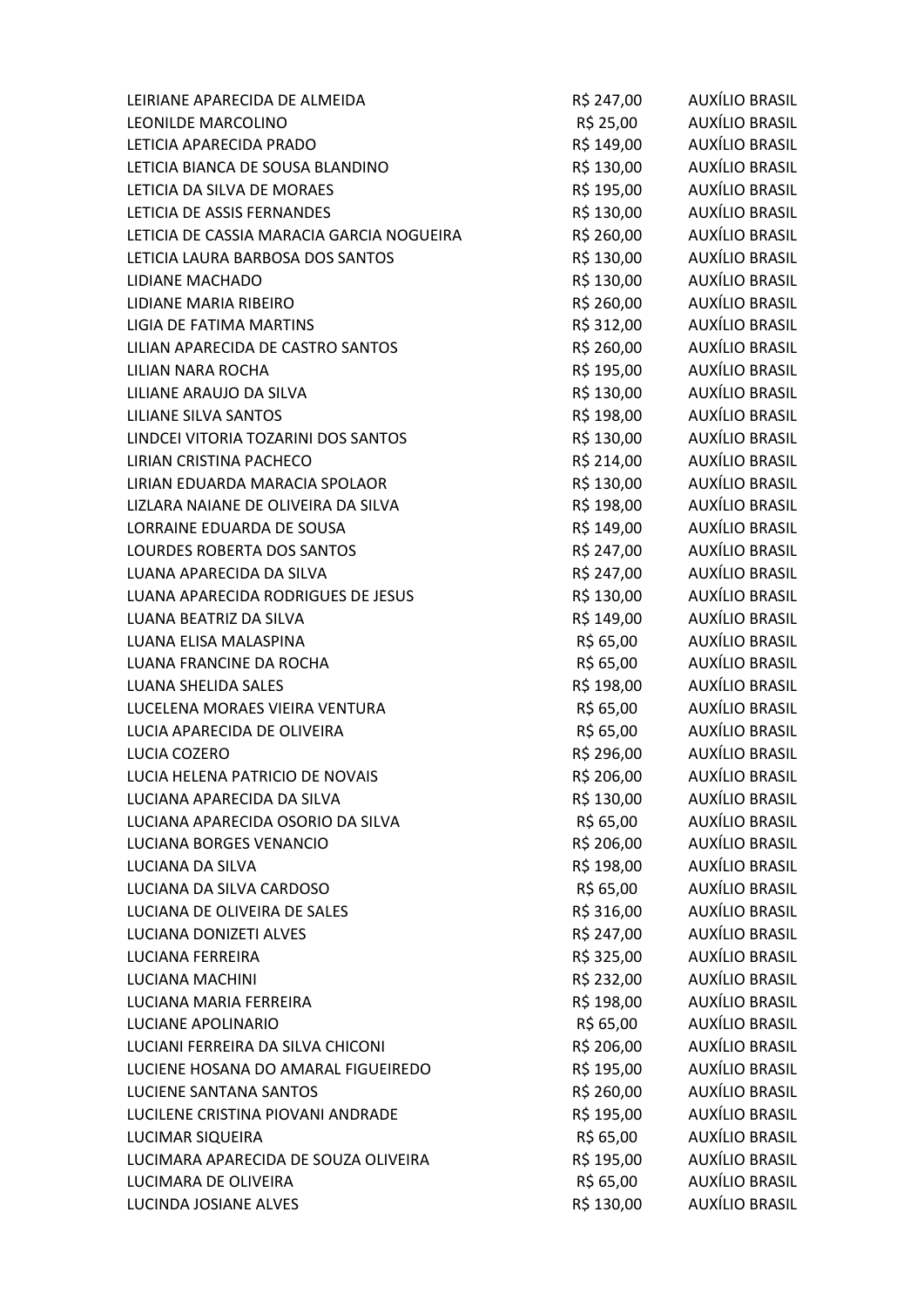| LUCINEIA APARECIDA ALVES                | R\$ 149,00 | AUXÍLIO BRASIL        |
|-----------------------------------------|------------|-----------------------|
| LUCINEIA DA SILVA                       | R\$ 195,00 | <b>AUXÍLIO BRASIL</b> |
| LUCINEIA DE FREITAS DA SILVA            | R\$ 198,00 | AUXÍLIO BRASIL        |
| LUDMILA CRISTINA ZANCAN                 | R\$ 130,00 | AUXÍLIO BRASIL        |
| <b>LUIS ANTONIO FRANZONI</b>            | R\$ 130,00 | AUXÍLIO BRASIL        |
| LUZIA APARECIDA CAVASIN                 | R\$ 130,00 | AUXÍLIO BRASIL        |
| LUZIA BARBATO MARQUES                   | R\$ 149,00 | AUXÍLIO BRASIL        |
| LUZIA DE FATIMA BALBINO RODRIGUES       | R\$ 149,00 | AUXÍLIO BRASIL        |
| LUZIA HELENA DOS SANTOS                 | R\$ 149,00 | <b>AUXÍLIO BRASIL</b> |
| <b>MACIANA LIMA MOREIRA</b>             | R\$ 255,00 | AUXÍLIO BRASIL        |
| MAIARA FERNANDA PEREIRA VIEIRA          | R\$ 260,00 | AUXÍLIO BRASIL        |
| MAILA ROBERTA FLORENTINO FRATA          | R\$ 198,00 | AUXÍLIO BRASIL        |
| MAIRA CRISTINA EDUARDO                  | R\$ 195,00 | AUXÍLIO BRASIL        |
| MANUELA DA COSTA SOUSA                  | R\$ 260,00 | <b>AUXÍLIO BRASIL</b> |
| MARA PALHANO DE GOES JESUS              | R\$ 157,00 | AUXÍLIO BRASIL        |
| MARCELA ANDREZA PAREGINI                | R\$ 195,00 | AUXÍLIO BRASIL        |
| MARCELA APARECIDA CANDIDO               | R\$ 260,00 | AUXÍLIO BRASIL        |
| MARCELA CRISTINA BRAZIL SILVEIRA        | R\$ 198,00 | AUXÍLIO BRASIL        |
| MARCELA DOS SANTOS RAMOS DO NASCIMENTO  | R\$ 65,00  | AUXÍLIO BRASIL        |
| MARCELA ELISA DE SOUZA                  | R\$ 149,00 | AUXÍLIO BRASIL        |
| MARCELA MARIA ALVES FERRARI             | R\$ 130,00 | AUXÍLIO BRASIL        |
| MARCIA APARECIDA DE SOUSA DA SILVA      | R\$ 198,00 | AUXÍLIO BRASIL        |
| MARCIA BARRETO DA SILVA SANTANA         | R\$ 149,00 | AUXÍLIO BRASIL        |
| MARCIA CAROLINE DA SILVA SANTOS         | R\$ 65,00  | AUXÍLIO BRASIL        |
| MARCIA CRISTINA DE OLIVEIRA             | R\$ 214,00 | AUXÍLIO BRASIL        |
| MARCIA LOPES DOS SANTOS                 | R\$ 149,00 | AUXÍLIO BRASIL        |
| MARCIA MICAELLI DE LIMA SANTOS SIQUEIRA | R\$ 149,00 | AUXÍLIO BRASIL        |
| MARCIA PEREIRA DE OLIVEIRA              | R\$ 247,00 | <b>AUXÍLIO BRASIL</b> |
| MARCIO JOSE DA SILVA SANTOS             | R\$ 195,00 | AUXÍLIO BRASIL        |
| <b>MARCONI KOTONO</b>                   | R\$ 390,00 | AUXÍLIO BRASIL        |
| <b>MARFISA DE PAULA</b>                 | R\$ 130,00 | AUXÍLIO BRASIL        |
| MARIA ADRIANA DA COSTA                  | R\$ 198,00 | AUXÍLIO BRASIL        |
| MARIA ANA MEDEIROS SORIANO              | R\$ 325,00 | <b>AUXÍLIO BRASIL</b> |
| MARIA ANTONIA DE OLIVEIRA               | R\$ 65,00  | <b>AUXÍLIO BRASIL</b> |
| MARIA APARECIDA DE PAULA ARANTES        | R\$ 65,00  | <b>AUXÍLIO BRASIL</b> |
| MARIA APARECIDA FERRAREZ                | R\$ 198,00 | <b>AUXÍLIO BRASIL</b> |
| MARIA APARECIDA PEREIRA DE BRITO        | R\$48,00   | AUXÍLIO BRASIL        |
| MARIA APARECIDA PEREIRA DOS SANTOS      | R\$425,00  | AUXÍLIO BRASIL        |
| MARIA APARECIDA REIS DE CAMPOS          | R\$ 198,00 | <b>AUXÍLIO BRASIL</b> |
| MARIA APARECIDA RODRIGUES TOZARINI      | R\$ 140,00 | <b>AUXÍLIO BRASIL</b> |
| MARIA APARECIDA TOZARINI                | R\$ 100,00 | <b>AUXÍLIO BRASIL</b> |
| MARIA CATARINA DA ROCHA SANTOS          | R\$ 130,00 | AUXÍLIO BRASIL        |
| MARIA CRISTIELE NUNES RODRIGUES         | R\$ 65,00  | <b>AUXÍLIO BRASIL</b> |
| MARIA CRISTINA DOS SANTOS OLIVEIRA      | R\$ 65,00  | <b>AUXÍLIO BRASIL</b> |
| MARIA DA GUIA DA SILVA SIQUEIRA         | R\$ 247,00 | <b>AUXÍLIO BRASIL</b> |
| MARIA DA GUIA ROCHA REZENDE BASTOS      | R\$ 130,00 | <b>AUXÍLIO BRASIL</b> |
| MARIA DAS DORES VICENTE FERREIRA        | R\$ 175,00 | <b>AUXÍLIO BRASIL</b> |
| MARIA DE FATIMA DE PAIVA BUENO          | R\$ 195,00 | AUXÍLIO BRASIL        |
| MARIA DE FATIMA DOS SANTOS              | R\$ 157,00 | <b>AUXÍLIO BRASIL</b> |
| MARIA DE JESUS DA SILVA MOTA OLIVEIRA   | R\$ 149,00 | AUXÍLIO BRASIL        |
|                                         |            |                       |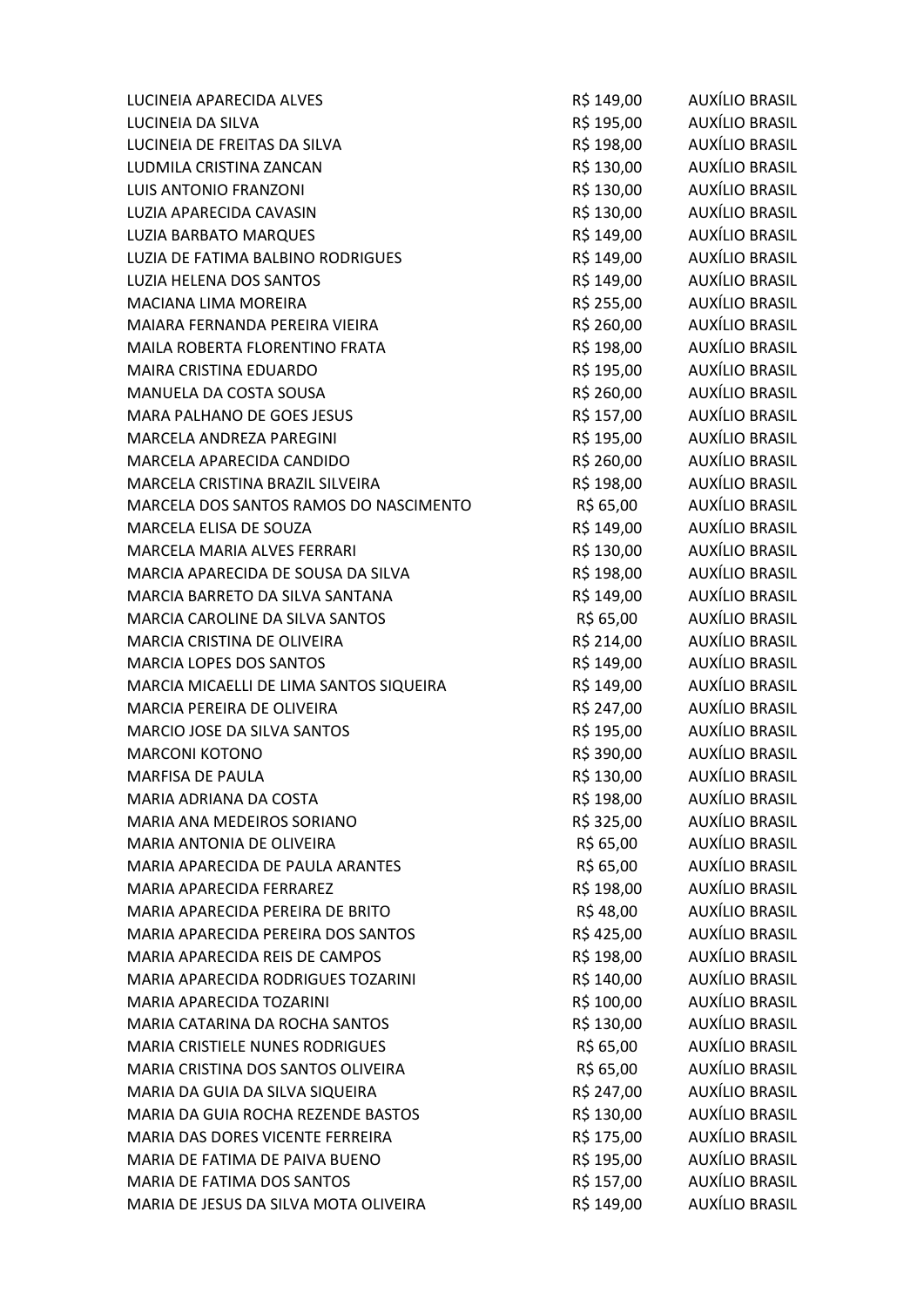| MARIA DE LOURDES DE SOUSA            | R\$ 100,00 | AUXÍLIO BRASIL        |
|--------------------------------------|------------|-----------------------|
| MARIA DE LOURDES QUEIROZ VIVEIROS    | R\$ 149,00 | AUXÍLIO BRASIL        |
| MARIA DE SOUZA VIEIRA                | R\$ 206,00 | AUXÍLIO BRASIL        |
| MARIA DO CARMO FERREIRA GOMES        | R\$ 65,00  | AUXÍLIO BRASIL        |
| MARIA DO ROSARIO DA CONCEICAO        | R\$ 130,00 | <b>AUXÍLIO BRASIL</b> |
| MARIA EDUARDA BARBOSA LOPES          | R\$ 130,00 | <b>AUXÍLIO BRASIL</b> |
| MARIA EDUARDA DE SOUZA SANTOS        | R\$ 195,00 | AUXÍLIO BRASIL        |
| MARIA EDUARDA PEIXOTO BIAZOTTO       | R\$ 390,00 | AUXÍLIO BRASIL        |
| MARIA EDUARDA RODRIGUES ROSA         | R\$ 198,00 | AUXÍLIO BRASIL        |
| MARIA EUDA TEIXEIRA DIMAS            | R\$ 65,00  | <b>AUXÍLIO BRASIL</b> |
| MARIA FABIANA MACHINI                | R\$ 130,00 | AUXÍLIO BRASIL        |
| MARIA FABIOLA BORGES SILVA           | R\$ 206,00 | AUXÍLIO BRASIL        |
| MARIA FERNANDA SALLA                 | R\$ 130,00 | AUXÍLIO BRASIL        |
| MARIA FRANCISCA SOUSA DOS SANTOS     | R\$ 130,00 | <b>AUXÍLIO BRASIL</b> |
| <b>MARIA HELENA MARTINS</b>          | R\$ 65,00  | <b>AUXÍLIO BRASIL</b> |
| MARIA JACIELY MOURA DA SILVA SANTOS  | R\$ 260,00 | AUXÍLIO BRASIL        |
| <b>MARIA JOSE ABDON</b>              | R\$ 100,00 | AUXÍLIO BRASIL        |
| <b>MARIA JOSE DOS SANTOS</b>         | R\$ 325,00 | <b>AUXÍLIO BRASIL</b> |
| MARIA JOSE SILVA MACEDO              | R\$ 130,00 | <b>AUXÍLIO BRASIL</b> |
| MARIA LUCIA DA CONCEICAO FERREIRA    | R\$ 130,00 | AUXÍLIO BRASIL        |
| MARIA LUCIA DA SILVA SANTOS          | R\$ 247,00 | AUXÍLIO BRASIL        |
| MARIA LUCIA MIRANDA DOS REIS         | R\$ 198,00 | AUXÍLIO BRASIL        |
| MARIA LUCIENE CARDOSO                | R\$ 65,00  | <b>AUXÍLIO BRASIL</b> |
| MARIA MARGARIDA SOARES DOS SANTOS    | R\$ 100,00 | <b>AUXÍLIO BRASIL</b> |
| MARIA OSANA GOMES ALVES              | R\$ 198,00 | AUXÍLIO BRASIL        |
| MARIA RAFAELA DOS SANTOS             | R\$ 296,00 | <b>AUXÍLIO BRASIL</b> |
| MARIA RITA DE OLIVEIRA               | R\$ 325,00 | AUXÍLIO BRASIL        |
| MARIA SHIRLEI DE ALMEIDA             | R\$ 224,00 | AUXÍLIO BRASIL        |
| MARIA TANIA PEREIRA BORGES           | R\$ 130,00 | <b>AUXÍLIO BRASIL</b> |
| MARIA THAYNARA BERNARDO DE MENDONCA  | R\$ 296,00 | <b>AUXÍLIO BRASIL</b> |
| <b>MARIAN LAIS DALPOGETO PAULINO</b> | R\$ 130,00 | <b>AUXÍLIO BRASIL</b> |
| <b>MARIANA APARECIDA DE MORAES</b>   | R\$ 65,00  | <b>AUXÍLIO BRASIL</b> |
| MARIANA CRISTINA FELICIANO           | R\$ 149,00 | AUXÍLIO BRASIL        |
| MARIANA DE LIMA                      | R\$ 198,00 | AUXÍLIO BRASIL        |
| <b>MARIANA DOS SANTOS FARIA</b>      | R\$ 296,00 | AUXÍLIO BRASIL        |
| MARIANA SANTOS PEREIRA               | R\$ 130,00 | AUXÍLIO BRASIL        |
| MARIANA XAVIER DO NASCIMENTO         | R\$ 130,00 | AUXÍLIO BRASIL        |
| <b>MARIANE PICAO</b>                 | R\$ 65,00  | AUXÍLIO BRASIL        |
| <b>MARIANE SILVA BARROS</b>          | R\$ 198,00 | AUXÍLIO BRASIL        |
| MARIANGELA SOUZA COSTA ROCHA         | R\$ 130,00 | AUXÍLIO BRASIL        |
| MARILDA DONIZETI GIMENES FERREIRA    | R\$ 100,00 | AUXÍLIO BRASIL        |
| <b>MARILENE PEREIRA DE BRITO</b>     | R\$ 106,00 | AUXÍLIO BRASIL        |
| MARILENE RUBIA DA ROCHA              | R\$ 149,00 | AUXÍLIO BRASIL        |
| MARILIA APARECIDA PEREIRA DA SILVA   | R\$ 260,00 | AUXÍLIO BRASIL        |
| MARILZA DOS SANTOS MARCOLINO         | R\$ 325,00 | AUXÍLIO BRASIL        |
| MARINA SANTOS DE OLIVEIRA VICENTINI  | R\$ 130,00 | AUXÍLIO BRASIL        |
| MARINES DE SOUZA OLIVEIRA            | R\$ 195,00 | AUXÍLIO BRASIL        |
| MARIO AUGUSTO GIACOMETO              | R\$ 130,00 | AUXÍLIO BRASIL        |
| MARLEIDE DA SILVA                    | R\$ 206,00 | AUXÍLIO BRASIL        |
| MARLEIDE DOS SANTOS RIBEIRO          | R\$ 198,00 | <b>AUXÍLIO BRASIL</b> |
|                                      |            |                       |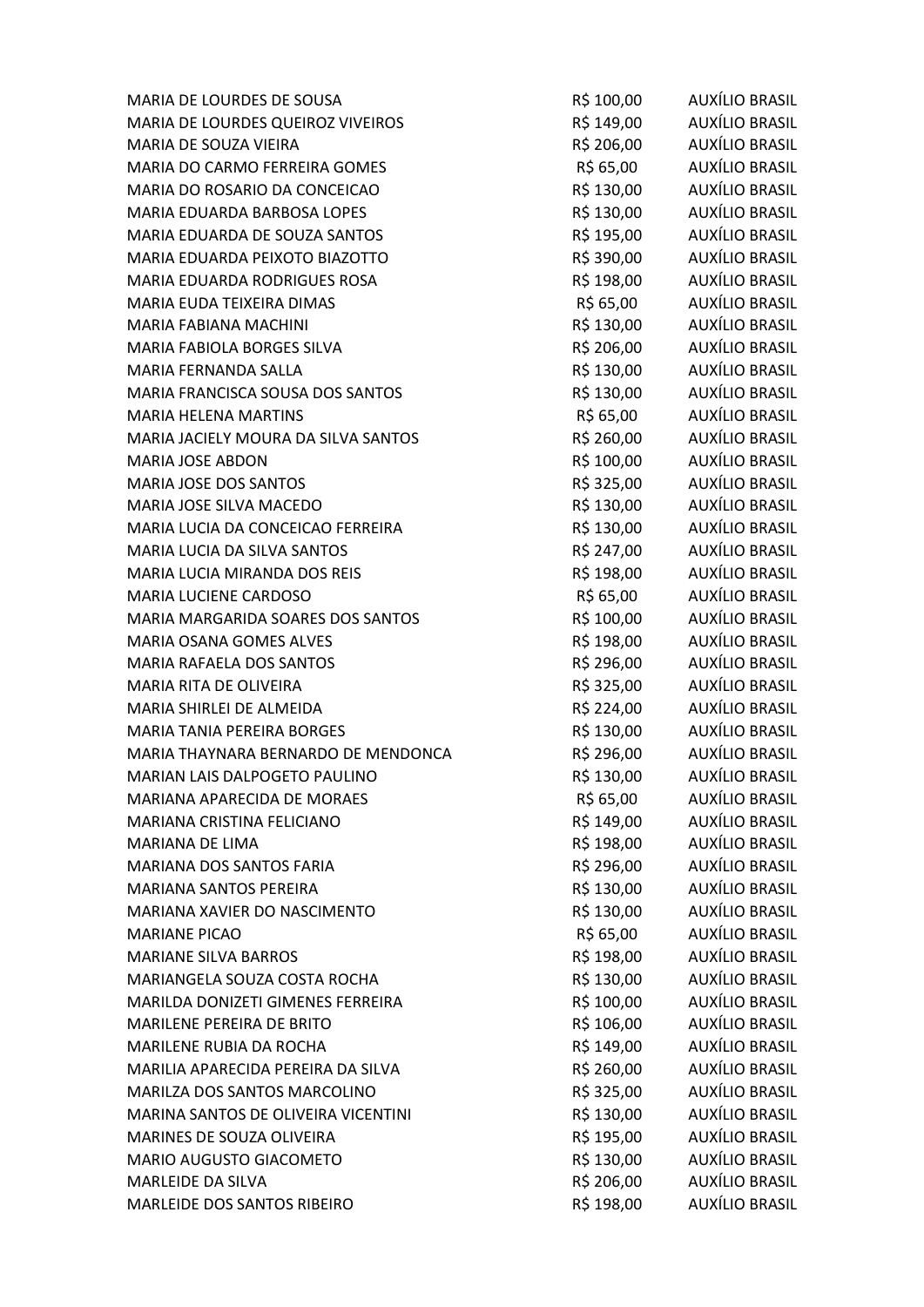| MARLENE IRIS RODRIGUES DA SILVA                | R\$ 25,00  | AUXÍLIO BRASIL        |
|------------------------------------------------|------------|-----------------------|
| <b>MARLI APARECIDA VICENTE</b>                 | R\$ 195,00 | <b>AUXÍLIO BRASIL</b> |
| MARLUCIA BATISTA DO NASCIMENTO                 | R\$ 65,00  | AUXÍLIO BRASIL        |
| <b>MARTA GARCIA</b>                            | R\$ 263,00 | AUXÍLIO BRASIL        |
| <b>MARTA REGINA HERMINIO</b>                   | R\$ 65,00  | <b>AUXÍLIO BRASIL</b> |
| MAYLA CAROLINA DE OLIVEIRA                     | R\$ 130,00 | AUXÍLIO BRASIL        |
| <b>MEIBE AVELINO BORGES</b>                    | R\$ 100,00 | AUXÍLIO BRASIL        |
| MICAELI APARECIDA ALEXANDRE FERREIRA           | R\$ 25,00  | AUXÍLIO BRASIL        |
| MICHELLE FRACAROLLI                            | R\$ 130,00 | AUXÍLIO BRASIL        |
| MICHELY SANTOS LIMA                            | R\$ 260,00 | <b>AUXÍLIO BRASIL</b> |
| MIRELLA BARBARA ANDRADE ROSA                   | R\$ 130,00 | AUXÍLIO BRASIL        |
| MIRIAM CRISTINA DE SOUZA                       | R\$ 260,00 | AUXÍLIO BRASIL        |
| MIRIAN APARECIDA AZEVEDO FERRANTI              | R\$ 520,00 | AUXÍLIO BRASIL        |
| MIRIAN BATISTA DA SILVA                        | R\$ 198,00 | <b>AUXÍLIO BRASIL</b> |
| MIRIANE BRAZIL PRIMO                           | R\$ 296,00 | AUXÍLIO BRASIL        |
| MIRIELI LUZIA RAMOS XAVIER                     | R\$ 198,00 | AUXÍLIO BRASIL        |
| MISLAINE ROBERTA GARCIA NICESIO DE MORAIS      | R\$ 190,00 | <b>AUXÍLIO BRASIL</b> |
| MONICA ANDRADE DA SILVA                        | R\$ 206,00 | AUXÍLIO BRASIL        |
| MONICA BIANCA GONCALVES                        | R\$ 130,00 | <b>AUXÍLIO BRASIL</b> |
| MONICA FERREIRA DA SILVA E SILVA               | R\$ 296,00 | AUXÍLIO BRASIL        |
| MONICA LOURENCO DA SILVA                       | R\$ 165,00 | AUXÍLIO BRASIL        |
| MONICA MAGALINI MASSON                         | R\$ 130,00 | AUXÍLIO BRASIL        |
| MONICA SILVA PEREIRA                           | R\$ 345,00 | <b>AUXÍLIO BRASIL</b> |
| MONIQUE RODRIGUES ROCHA                        | R\$ 260,00 | <b>AUXÍLIO BRASIL</b> |
| <b>MOSART LOURENCO RAMOS</b>                   | R\$ 106,00 | AUXÍLIO BRASIL        |
| MOZIARA NUNES DE SOUZA                         | R\$ 206,00 | AUXÍLIO BRASIL        |
| MYAME FABIOLA PAULA JESUS DA SILVA             | R\$ 198,00 | AUXÍLIO BRASIL        |
| NADIR RIBEIRO DOS SANTOS                       | R\$ 130,00 | AUXÍLIO BRASIL        |
| NADYESCA NAIANA MOREIRA DE OLIVEIRA            | R\$ 84,00  | AUXÍLIO BRASIL        |
| NAIARA CRISTINA DE JESUS                       | R\$ 195,00 | AUXÍLIO BRASIL        |
| <b>NAIARA PEDRUCCI</b>                         | R\$ 65,00  | <b>AUXÍLIO BRASIL</b> |
| NAIARA SOARES JUSTINO                          | R\$ 260,00 | AUXÍLIO BRASIL        |
| NATALIA BORGHI DOS SANTOS                      | R\$ 195,00 | <b>AUXÍLIO BRASIL</b> |
| NATALIA CRISTINA DESTIDO CESTARI               | R\$ 65,00  | <b>AUXÍLIO BRASIL</b> |
| NATALIA CRISTINA GUIMARAES DA SILVA            | R\$ 65,00  | AUXÍLIO BRASIL        |
| NATALIA CRISTINA QUEIROZ DA SILVA              | R\$ 149,00 | <b>AUXÍLIO BRASIL</b> |
| NATALIA CRISTINA SUATE                         | R\$ 65,00  | <b>AUXÍLIO BRASIL</b> |
| NATALIA DE PAULA SOUZA                         | R\$ 325,00 | <b>AUXÍLIO BRASIL</b> |
| NATALIA FRANCIELI FERREIRA DA SILVA            | R\$ 198,00 | <b>AUXÍLIO BRASIL</b> |
| NATALIA FRANCISCO DOS SANTOS TOLOI             | R\$ 198,00 | <b>AUXÍLIO BRASIL</b> |
| NATALIA JESSICA DA SILVEIRA MURALLIS           | R\$ 361,00 | <b>AUXÍLIO BRASIL</b> |
| NATALIA MARGARETE DOS REIS                     | R\$ 65,00  | <b>AUXÍLIO BRASIL</b> |
| <b>NATALIA MIRIELEN TORRES</b>                 | R\$ 198,00 | <b>AUXÍLIO BRASIL</b> |
| NATALIA YARA DOS SANTOS                        | R\$ 198,00 | <b>AUXÍLIO BRASIL</b> |
| NATALINA DOS SANTOS SANTANA                    | R\$ 149,00 | <b>AUXÍLIO BRASIL</b> |
| NATHALIA CESCON MARANTE                        | R\$ 65,00  | AUXÍLIO BRASIL        |
| NATHALIA LAUANY BATISTA DO NASCIMENTO SIQUEIRA | R\$ 198,00 | <b>AUXÍLIO BRASIL</b> |
| NATHALIE CRISTHINI MARTINS RODRIGUES           | R\$ 130,00 | AUXÍLIO BRASIL        |
| <b>NELICE DE SOUSA RODRIGUES</b>               | R\$ 157,00 | <b>AUXÍLIO BRASIL</b> |
| <b>NERCI LUCIENE ALVES</b>                     | R\$ 198,00 | <b>AUXÍLIO BRASIL</b> |
|                                                |            |                       |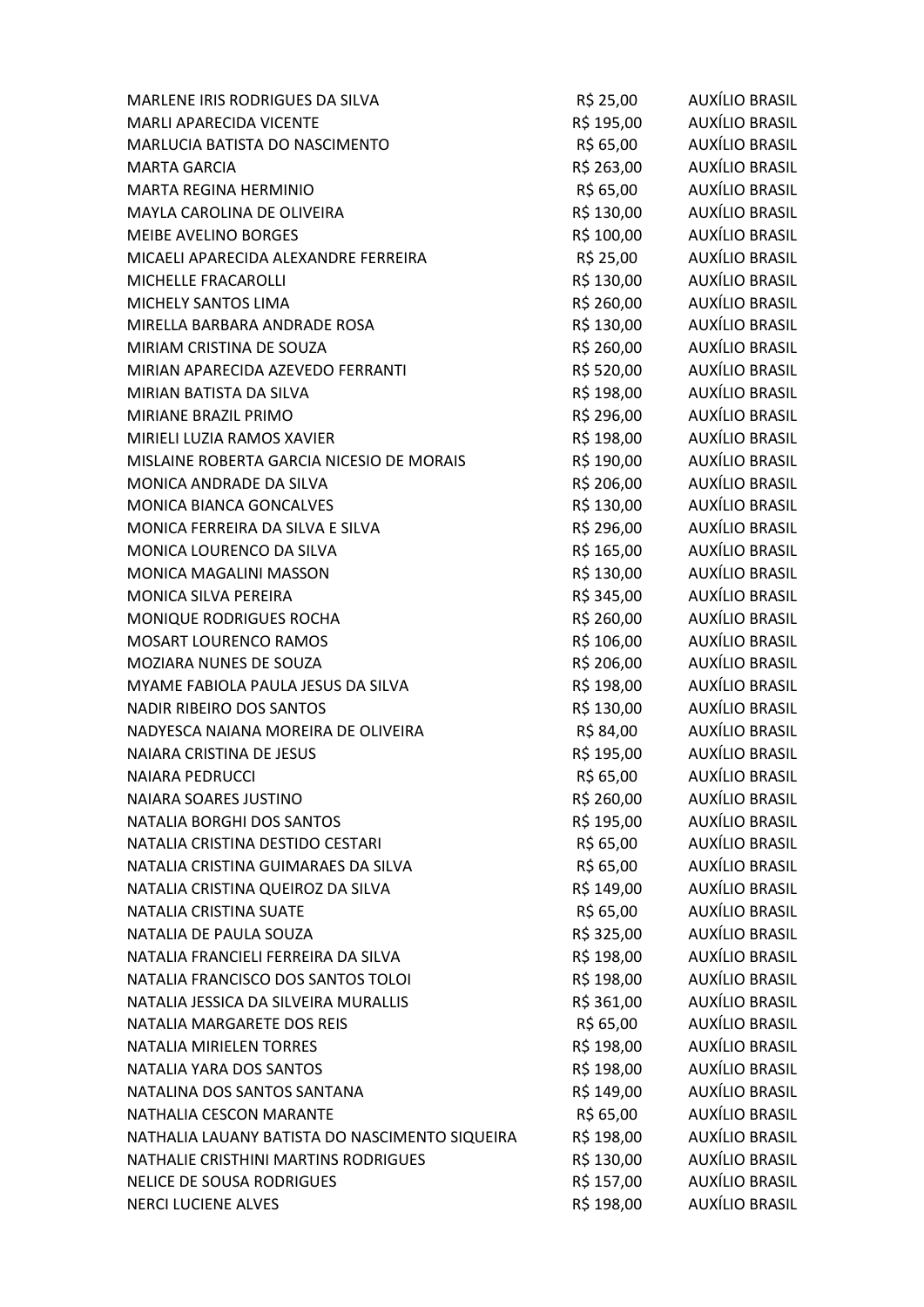| NILMA APARECIDA OLIVEIRA SANTANA           | R\$ 65,00  | AUXÍLIO BRASIL        |
|--------------------------------------------|------------|-----------------------|
| NILZA DONIZETI BARBOSA                     | R\$ 149,00 | <b>AUXÍLIO BRASIL</b> |
| ODELIA MARCIA RODRIGUES SANTOS MENDES      | R\$ 260,00 | AUXÍLIO BRASIL        |
| <b>OSVALDO EDUARDO</b>                     | R\$ 25,00  | AUXÍLIO BRASIL        |
| PABLINE NATHANE MACHINI GOMES              | R\$ 214,00 | <b>AUXÍLIO BRASIL</b> |
| PALOMA SOARES DA SILVA                     | R\$ 130,00 | AUXÍLIO BRASIL        |
| PAMELA GLEICE DE JESUS GOMES SOARES        | R\$ 195,00 | AUXÍLIO BRASIL        |
| PAMELA MACIEL FLORIANO E SILVA             | R\$ 260,00 | AUXÍLIO BRASIL        |
| PAMELA RENATA FERNANDES                    | R\$ 149,00 | AUXÍLIO BRASIL        |
| PAOLA CRISTINA MARTINS MARQUES             | R\$ 198,00 | AUXÍLIO BRASIL        |
| PAOLA INA ARENAS CANDIDO VICENTINI         | R\$ 130,00 | AUXÍLIO BRASIL        |
| PATRICIA APARECIDA SANTOS                  | R\$ 149,00 | AUXÍLIO BRASIL        |
| PATRICIA BARBATO MARQUES                   | R\$ 195,00 | AUXÍLIO BRASIL        |
| PATRICIA BATISTA DE SIQUEIRA               | R\$ 198,00 | <b>AUXÍLIO BRASIL</b> |
| PATRICIA CRISTINA DE OLIVEIRA LOPES        | R\$ 141,00 | AUXÍLIO BRASIL        |
| PATRICIA DE CASSIA STECCHINI               | R\$ 247,00 | AUXÍLIO BRASIL        |
| PATRICIA FERREIRA SOUSA                    | R\$ 195,00 | AUXÍLIO BRASIL        |
| PATRICIA HELENA MAGNI                      | R\$ 130,00 | AUXÍLIO BRASIL        |
| PATRICIA HELENA OLIVEIRA                   | R\$ 65,00  | AUXÍLIO BRASIL        |
| PATRICIA JANAINA DE OLIVEIRA BARBOSA PIRES | R\$ 65,00  | AUXÍLIO BRASIL        |
| PATRICIA JOSIELI MARCARI DA COSTA          | R\$ 255,00 | AUXÍLIO BRASIL        |
| PATRICIA MACEDO                            | R\$ 325,00 | AUXÍLIO BRASIL        |
| PAULA DOS REIS SANTOS                      | R\$ 198,00 | <b>AUXÍLIO BRASIL</b> |
| PERLA REJANE BENETTI ROSA                  | R\$ 65,00  | <b>AUXÍLIO BRASIL</b> |
| PRISCIELE DAMARIS GONCALVES                | R\$ 149,00 | AUXÍLIO BRASIL        |
| PRISCILA MAGLIA DE SOUZA                   | R\$ 195,00 | AUXÍLIO BRASIL        |
| PRISCILA REGINA BRAGA                      | R\$ 206,00 | AUXÍLIO BRASIL        |
| PRISCILA SOARES TOLOI                      | R\$ 130,00 | AUXÍLIO BRASIL        |
| PRISLAINE CARVALHO GOMES                   | R\$ 115,00 | AUXÍLIO BRASIL        |
| RAFAELA DE SOUSA                           | R\$ 130,00 | AUXÍLIO BRASIL        |
| RAFAELA FARIAS DA ROCHA                    | R\$ 149,00 | AUXÍLIO BRASIL        |
| RAFAELA PATRICIA FERREIRA DA SILVA         | R\$ 260,00 | AUXÍLIO BRASIL        |
| RAISSA DE LOURDES AUGUSTO                  | R\$ 65,00  | <b>AUXÍLIO BRASIL</b> |
| RAISSA EDUARDA FIGUEIREDO DOS SANTOS       | R\$ 195,00 | AUXÍLIO BRASIL        |
| RAQUELINE ALVES DA SILVA                   | R\$ 130,00 | AUXÍLIO BRASIL        |
| RAYSSA DA SILVA BEZERRA                    | R\$ 195,00 | <b>AUXÍLIO BRASIL</b> |
| REGIANE APARECIDA CHICONI DA SILVA         | R\$ 157,00 | AUXÍLIO BRASIL        |
| <b>REGIANE DONIZETI MARTINS</b>            | R\$ 65,00  | AUXÍLIO BRASIL        |
| REGINA CELIA FRATA                         | R\$ 100,00 | AUXÍLIO BRASIL        |
| REGINA CRISTINA TEODORO DE OLIVEIRA        | R\$ 157,00 | <b>AUXÍLIO BRASIL</b> |
| REGINA ISABEL MACHADO                      | R\$ 198,00 | AUXÍLIO BRASIL        |
| <b>REGINA MARTINS DOS SANTOS</b>           | R\$ 198,00 | AUXÍLIO BRASIL        |
| REGINA MAURA SAVERI                        | R\$ 100,00 | AUXÍLIO BRASIL        |
| <b>REGINALDO DOS SANTOS</b>                | R\$ 106,00 | AUXÍLIO BRASIL        |
| RENATA CRISTINA VILA VIEIRA                | R\$ 195,00 | AUXÍLIO BRASIL        |
| RENATA VALENTIM DOS SANTOS                 | R\$ 130,00 | AUXÍLIO BRASIL        |
| RIANE THAIS ALVES BARBOSA                  | R\$ 198,00 | AUXÍLIO BRASIL        |
| RITA ANTONIA RODRIGUES                     | R\$ 149,00 | AUXÍLIO BRASIL        |
| RITA APARECIDA DE OLIVEIRA                 | R\$ 130,00 | AUXÍLIO BRASIL        |
| RITA CRISTINA FEITOZA QUITERA              | R\$ 260,00 | <b>AUXÍLIO BRASIL</b> |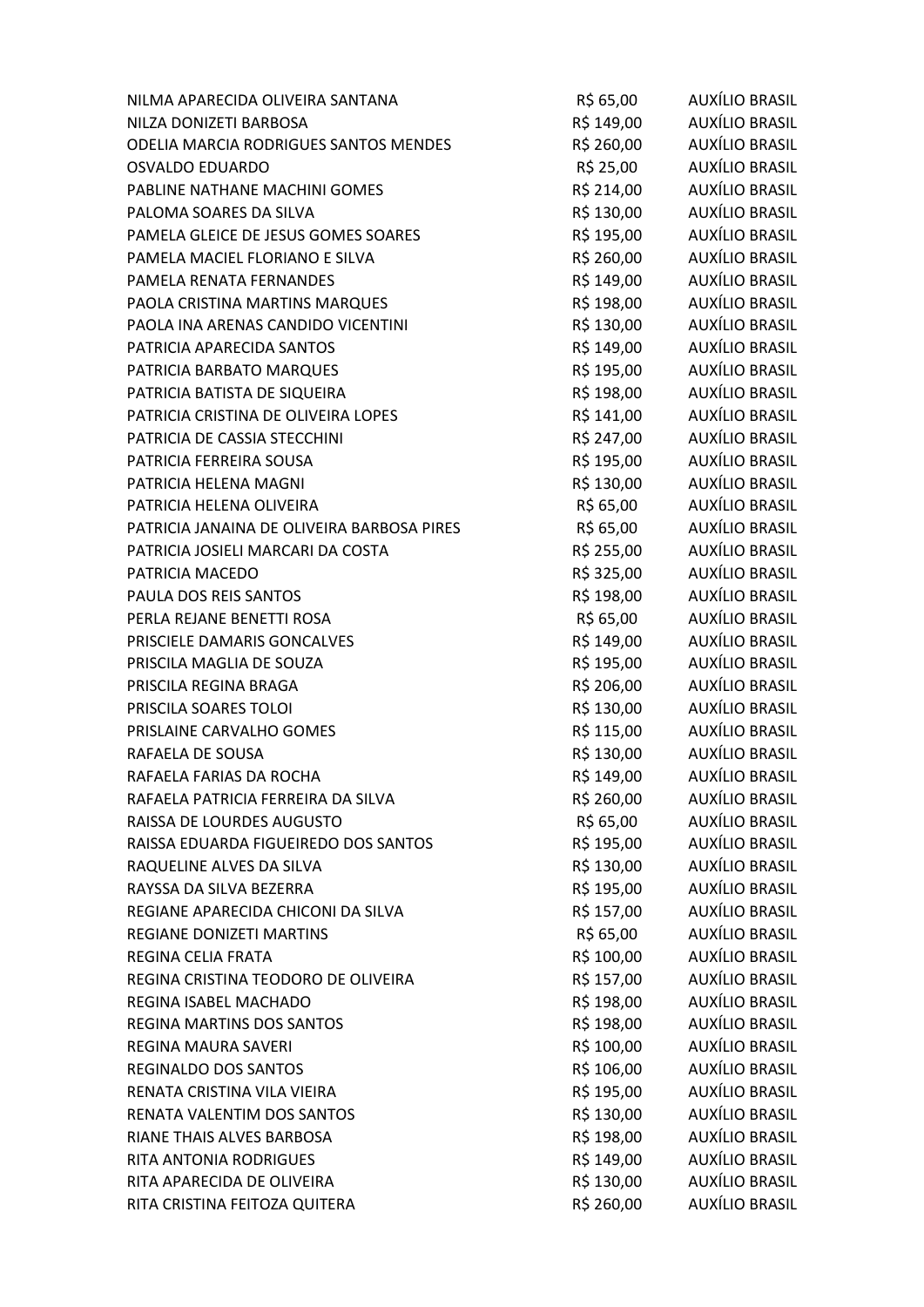| RITA GABRIELE FELICIANO              | R\$ 195,00 | AUXÍLIO BRASIL        |
|--------------------------------------|------------|-----------------------|
| ROBEJANE DOS SANTOS FERREIRA         | R\$ 130,00 | AUXÍLIO BRASIL        |
| ROBERTA CHICONI                      | R\$ 157,00 | AUXÍLIO BRASIL        |
| ROBERTA CRISTINA EVANGELHISTA        | R\$ 149,00 | AUXÍLIO BRASIL        |
| ROBERTA CRISTINA PIZZA DOS SANTOS    | R\$ 224,00 | AUXÍLIO BRASIL        |
| ROBERTA ERIKA SILVA                  | R\$ 65,00  | AUXÍLIO BRASIL        |
| ROBERTA FABIANA SOARES               | R\$ 130,00 | AUXÍLIO BRASIL        |
| ROBERTO ALVES DA SILVA               | R\$ 106,00 | AUXÍLIO BRASIL        |
| ROSALIA FERREIRA CACHOEIRO           | R\$ 130,00 | AUXÍLIO BRASIL        |
| ROSANA CRISTINA DE SOUZA             | R\$ 130,00 | <b>AUXÍLIO BRASIL</b> |
| ROSANA DOS SANTOS DA SILVA           | R\$ 260,00 | AUXÍLIO BRASIL        |
| ROSANA QUINTINO DA SILVA             | R\$ 198,00 | AUXÍLIO BRASIL        |
| ROSANA UCHOA DOS SANTOS DE SOUSA     | R\$ 195,00 | AUXÍLIO BRASIL        |
| ROSANGELA DOS SANTOS MARCOLINO       | R\$ 130,00 | <b>AUXÍLIO BRASIL</b> |
| ROSANGELA LUIZA MARTINS              | R\$ 130,00 | AUXÍLIO BRASIL        |
| ROSANGELA RAMOS DE OLIVEIRA DE SOUZA | R\$ 65,00  | AUXÍLIO BRASIL        |
| ROSANGELA SIDNEY DA SILVA RIBEIRO    | R\$ 65,00  | AUXÍLIO BRASIL        |
| ROSANGELA SILVA EDUARDO              | R\$ 255,00 | <b>AUXÍLIO BRASIL</b> |
| ROSE ANGELICA GOMES                  | R\$ 157,00 | AUXÍLIO BRASIL        |
| ROSEANE RODRIGUES DA SILVA ALMEIDA   | R\$ 260,00 | AUXÍLIO BRASIL        |
| ROSELAINE APARECIDA DE PAULA         | R\$ 198,00 | AUXÍLIO BRASIL        |
| ROSELAINE APARECIDA GOMES ALVES      | R\$ 25,00  | AUXÍLIO BRASIL        |
| ROSELEINE BARBOSA SANTOS             | R\$ 165,00 | AUXÍLIO BRASIL        |
| ROSELI APARECIDA FERRAREZ            | R\$ 130,00 | AUXÍLIO BRASIL        |
| ROSELI LOPES DOS SANTOS MONTEIRO     | R\$ 26,00  | AUXÍLIO BRASIL        |
| ROSEMEIRE CAVALIN GONCALVES          | R\$ 65,00  | AUXÍLIO BRASIL        |
| ROSIANE APARECIDA CORADINI MARQUES   | R\$ 130,00 | AUXÍLIO BRASIL        |
| ROSIANE PEREIRA SILVA                | R\$ 195,00 | AUXÍLIO BRASIL        |
| ROSICLEIDE VIANA DA SILVA            | R\$ 130,00 | AUXÍLIO BRASIL        |
| ROSICLER PERPETUA MACIEL TEODORO     | R\$ 130,00 | AUXÍLIO BRASIL        |
| ROSICLEUDE GOMES DE MOURA            | R\$ 65,00  | <b>AUXÍLIO BRASIL</b> |
| ROSILENE BARBOSA FERREIRA            | R\$ 198,00 | <b>AUXÍLIO BRASIL</b> |
| ROSILENE OLIVEIRA DA SILVA           | R\$ 247,00 | <b>AUXÍLIO BRASIL</b> |
| ROSIMERY BATISTA DA SILVA            | R\$ 260,00 | <b>AUXÍLIO BRASIL</b> |
| ROSINEIDE IRINEU DA SILVA            | R\$ 255,00 | AUXÍLIO BRASIL        |
| RUTINEIA TIZO                        | R\$ 106,00 | AUXÍLIO BRASIL        |
| SABRINA DA SILVA TEIXEIRA            | R\$ 247,00 | <b>AUXÍLIO BRASIL</b> |
| SABRINA GIOVANA DOS SANTOS           | R\$ 260,00 | AUXÍLIO BRASIL        |
| SABRINA LUZIA MARTINS                | R\$ 247,00 | <b>AUXÍLIO BRASIL</b> |
| SABRINA MACEDO FERNANDES COSTA       | R\$ 65,00  | <b>AUXÍLIO BRASIL</b> |
| SALVADORA DE JESUS SANTOS            | R\$ 130,00 | AUXÍLIO BRASIL        |
| SANDRA DANIELA BARTHOLOMEU           | R\$ 304,00 | AUXÍLIO BRASIL        |
| SANDRA PATRICIA BARBOSA              | R\$ 84,00  | AUXÍLIO BRASIL        |
| SANDRA REGINA FERREIRA DE SENNA      | R\$ 130,00 | AUXÍLIO BRASIL        |
| SANDY LETICIA GUIMARAES DA SILVA     | R\$ 198,00 | AUXÍLIO BRASIL        |
| SANTINA APARECIDA DE AQUINO          | R\$ 206,00 | AUXÍLIO BRASIL        |
| SANTINA LIMA RIBEIRO AMERICO         | R\$ 65,00  | AUXÍLIO BRASIL        |
| SARA CRISTINA DE SOUZA               | R\$ 130,00 | AUXÍLIO BRASIL        |
| <b>SARA MARTINS</b>                  | R\$ 198,00 | AUXÍLIO BRASIL        |
| <b>SARA SANTANA TORRES</b>           | R\$ 247,00 | <b>AUXÍLIO BRASIL</b> |
|                                      |            |                       |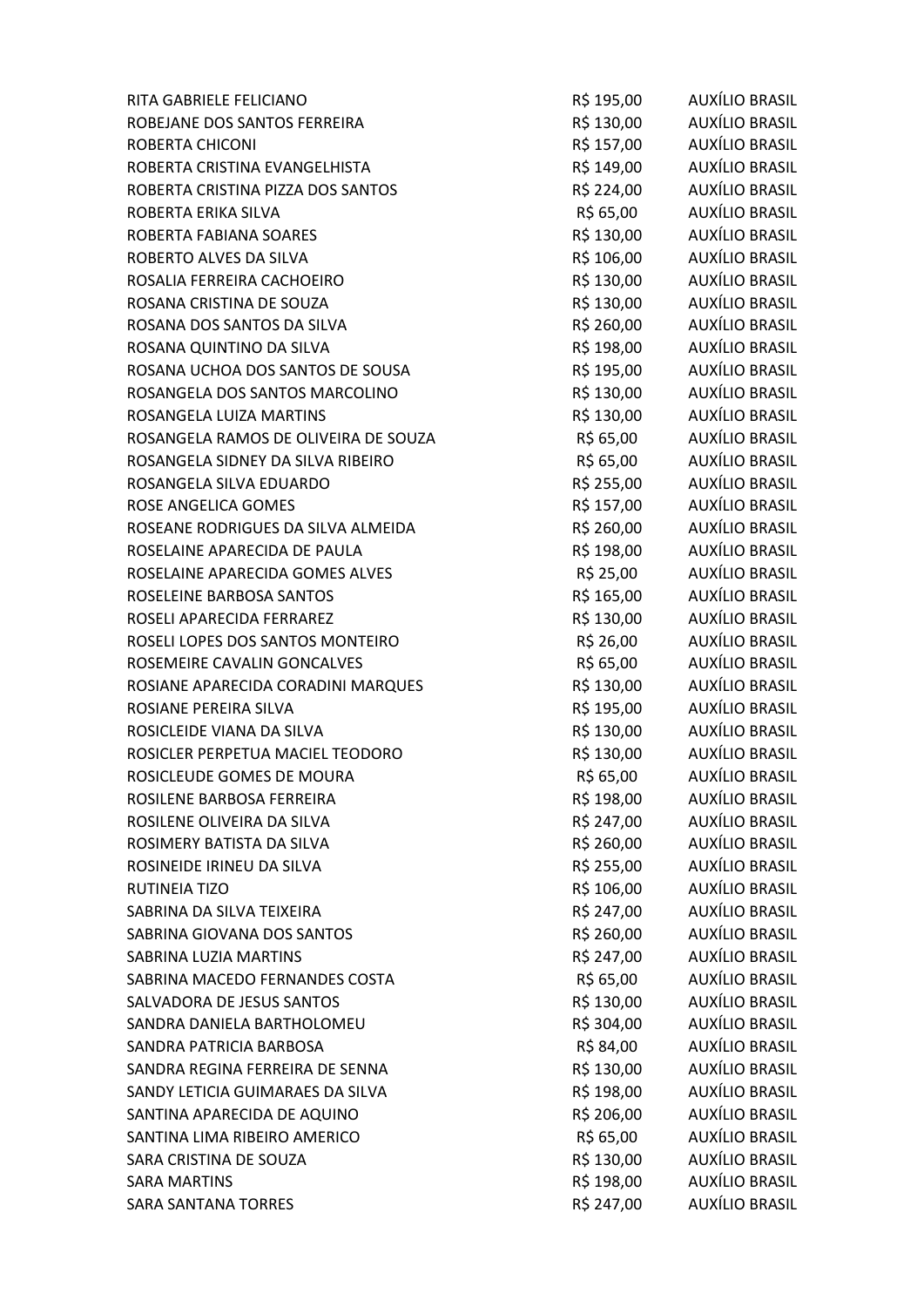| SELMA MARIA TEODORO                    | R\$ 198,00 | AUXÍLIO BRASIL        |
|----------------------------------------|------------|-----------------------|
| SHAIANE STEPHANIE DOS SANTOS LIMA      | R\$ 149,00 | AUXÍLIO BRASIL        |
| SHEILA FABIANA DE MORAES               | R\$ 130,00 | AUXÍLIO BRASIL        |
| SHIRLAYANA CUTRIM REIS                 | R\$ 195,00 | AUXÍLIO BRASIL        |
| SIDALVA PEREIRA DOS SANTOS             | R\$ 247,00 | AUXÍLIO BRASIL        |
| SIDINEIA LACERDA DO ROSARIO            | R\$ 130,00 | AUXÍLIO BRASIL        |
| SILVANA APARECIDA REIS                 | R\$ 198,00 | AUXÍLIO BRASIL        |
| SILVANE DO NASCIMENTO DA ROCHA         | R\$ 260,00 | AUXÍLIO BRASIL        |
| SILVIA HELENA JERONIMO REATO           | R\$ 130,00 | AUXÍLIO BRASIL        |
| SILVIA HELENA VALENTIM DOS SANTOS      | R\$ 260,00 | AUXÍLIO BRASIL        |
| SILVONETE SOUSA PAES                   | R\$ 260,00 | AUXÍLIO BRASIL        |
| SIMONE APARECIDA BARBOSA               | R\$ 206,00 | AUXÍLIO BRASIL        |
| SIMONE DE CASSIA LUCRECIO              | R\$ 100,00 | AUXÍLIO BRASIL        |
| SIMONE LIMA ARAUJO                     | R\$ 263,00 | AUXÍLIO BRASIL        |
| SIMONE MARIA RODRIGUES DA SILVA        | R\$ 130,00 | AUXÍLIO BRASIL        |
| SIMONE MARJURIE REIMUNDINI DE OLIVEIRA | R\$ 65,00  | AUXÍLIO BRASIL        |
| SIMONE RODRIGUES BARBOSA               | R\$ 247,00 | AUXÍLIO BRASIL        |
| SIMONE ROSANA DA SILVA                 | R\$ 260,00 | AUXÍLIO BRASIL        |
| SIRLEI CRISTINA PEREIRA                | R\$ 149,00 | AUXÍLIO BRASIL        |
| SOLANGE DA SILVA PAULA                 | R\$ 260,00 | AUXÍLIO BRASIL        |
| SOLANGE DE OLIVEIRA SILVA              | R\$ 195,00 | AUXÍLIO BRASIL        |
| SONIA CRISTINA BARBOSA                 | R\$ 249,00 | AUXÍLIO BRASIL        |
| SONIA CRISTINA CARDOSO                 | R\$ 65,00  | AUXÍLIO BRASIL        |
| SONIA DE PAULA DA SILVA GOMES          | R\$ 247,00 | AUXÍLIO BRASIL        |
| SONIA DONIZETI PASQUALIN BARBOSA       | R\$ 224,00 | AUXÍLIO BRASIL        |
| SONIA RODRIGUES BARBOSA                | R\$ 195,00 | AUXÍLIO BRASIL        |
| STEFANI LORRANE DOS SANTOS CANDIDO     | R\$ 130,00 | AUXÍLIO BRASIL        |
| STEFANI RAINHA DA SILVA CACHOEIRA      | R\$ 65,00  | AUXÍLIO BRASIL        |
| STEFANY DA SILVA FERREIRA              | R\$ 247,00 | AUXÍLIO BRASIL        |
| <b>SUELI DE LIMA MARQUES</b>           | R\$ 102,00 | AUXÍLIO BRASIL        |
| <b>SUSAMARA BARBOSA</b>                | R\$ 260,00 | AUXÍLIO BRASIL        |
| SUSANA APARECIDA DE FREITAS CARDOSO    | R\$ 260,00 | AUXÍLIO BRASIL        |
| SUZANA BEZERRA UCHOA                   | R\$ 325,00 | <b>AUXÍLIO BRASIL</b> |
| TAILA CRISTINA DE SOUZA GULLO          | R\$ 390,00 | AUXÍLIO BRASIL        |
| TAILA DANIELE DA SILVA MIRANDA         | R\$ 130,00 | AUXÍLIO BRASIL        |
| TAINA DOS SANTOS ALVES                 | R\$ 149,00 | AUXÍLIO BRASIL        |
| TAINA ELOIZA MARTINS VICENTE           | R\$ 198,00 | AUXÍLIO BRASIL        |
| TAINA OLIVEIRA DA SILVA                | R\$ 149,00 | AUXÍLIO BRASIL        |
| TAINARA FERNANDA OLIVEIRA              | R\$ 130,00 | AUXÍLIO BRASIL        |
| <b>TAINARA ROSA MARTINS</b>            | R\$ 130,00 | <b>AUXÍLIO BRASIL</b> |
| TAIS CRISTINA DA SILVA OLIVEIRA        | R\$ 260,00 | AUXÍLIO BRASIL        |
| TAIS CRISTINA OLIVEIRA                 | R\$ 100,00 | AUXÍLIO BRASIL        |
| TAIS DE ALMEIDA                        | R\$ 65,00  | AUXÍLIO BRASIL        |
| <b>TAIS LIDIANE BORGES</b>             | R\$ 247,00 | AUXÍLIO BRASIL        |
| TAIS MACEDO DE MOURA                   | R\$ 130,00 | <b>AUXÍLIO BRASIL</b> |
| TAIS PAULA DE OLIVEIRA                 | R\$ 149,00 | AUXÍLIO BRASIL        |
| TAIS ROBERTA DA SILVA ROSSIN           | R\$ 195,00 | AUXÍLIO BRASIL        |
| TALIANE CRISTINA MAGALINI PEREIRA      | R\$ 149,00 | AUXÍLIO BRASIL        |
| TALITA GASPAR PEREIRA                  | R\$ 260,00 | AUXÍLIO BRASIL        |
| TALITA VITORIA OLIVEIRA DA SILVA       | R\$ 260,00 | <b>AUXÍLIO BRASIL</b> |
|                                        |            |                       |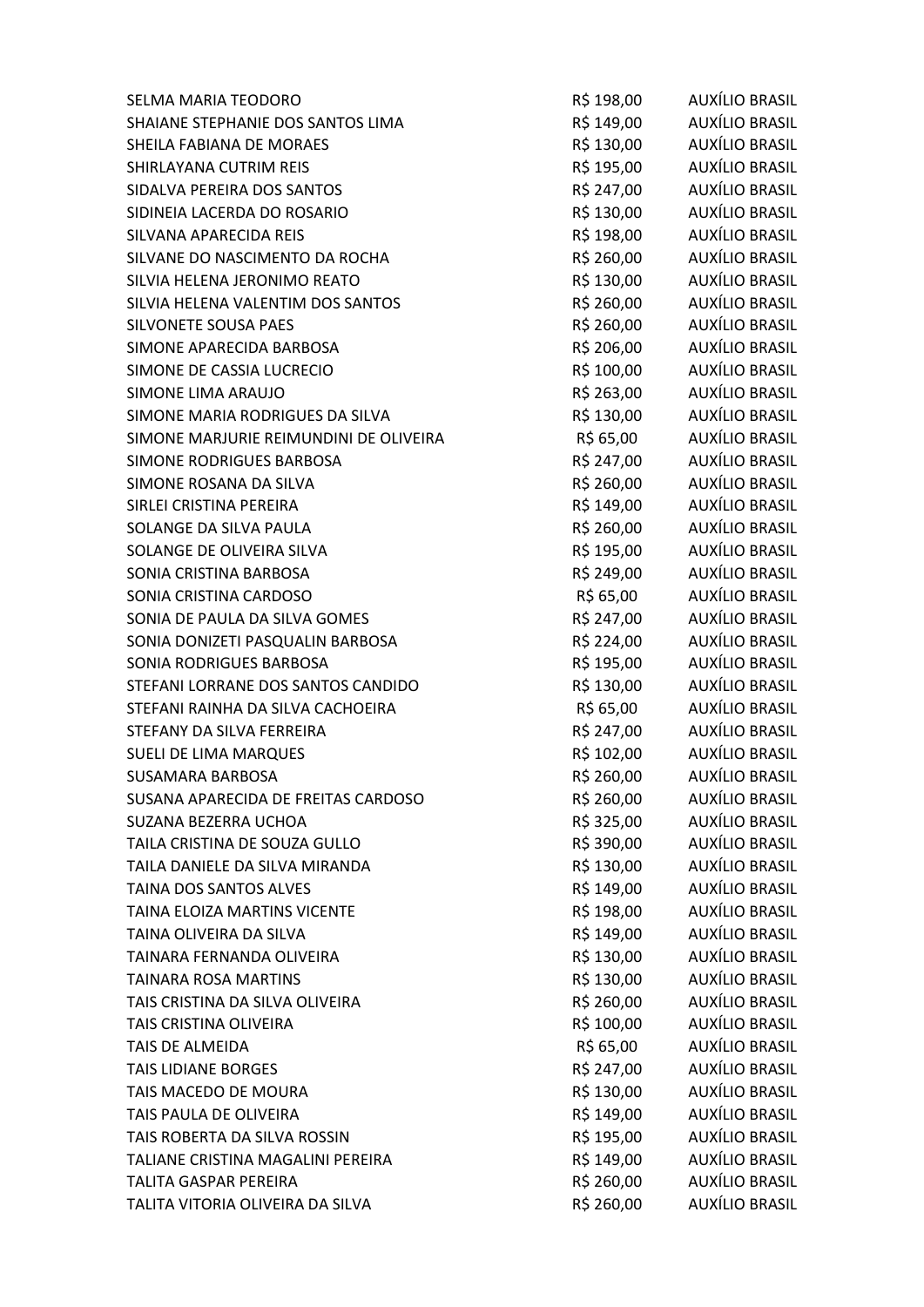| TAMARA CARDOSO DA SILVA                | R\$ 149,00 | AUXÍLIO BRASIL        |
|----------------------------------------|------------|-----------------------|
| <b>TAMARA CRISTINA LINO</b>            | R\$ 157,00 | <b>AUXÍLIO BRASIL</b> |
| TAMARA LETICIA HENRIQUE DA SILVA       | R\$ 224,00 | AUXÍLIO BRASIL        |
| TAMARA THEODORO DE SOUZA               | R\$ 214,00 | <b>AUXÍLIO BRASIL</b> |
| <b>TAMARA TUANE DOS REIS</b>           | R\$ 325,00 | <b>AUXÍLIO BRASIL</b> |
| TAMIRES DA CONCEICAO SOARES PAULINO    | R\$ 130,00 | <b>AUXÍLIO BRASIL</b> |
| TAMIRES DA SILVA ANTONIO               | R\$ 260,00 | AUXÍLIO BRASIL        |
| <b>TAMIRES DOS SANTOS ALVES</b>        | R\$ 25,00  | AUXÍLIO BRASIL        |
| TAMIRES FRANCIELLI GALVANE BARTHOLOMEU | R\$ 130,00 | AUXÍLIO BRASIL        |
| <b>TAMIRIS FERNANDA DOS REIS</b>       | R\$ 260,00 | <b>AUXÍLIO BRASIL</b> |
| TAMIRIS PATRICIA CHICONI DA SILVA      | R\$ 130,00 | AUXÍLIO BRASIL        |
| TAMIRIS RIBEIRO INACIO DE AQUINO       | R\$ 100,00 | AUXÍLIO BRASIL        |
| TAMIRIS SOUZA E SILVA                  | R\$ 195,00 | AUXÍLIO BRASIL        |
| <b>TANIA MARIA GONCALVES</b>           | R\$ 263,00 | <b>AUXÍLIO BRASIL</b> |
| TANIA SILVA DE OLIVEIRA                | R\$ 130,00 | <b>AUXÍLIO BRASIL</b> |
| <b>TATIANA ALVES</b>                   | R\$ 149,00 | <b>AUXÍLIO BRASIL</b> |
| TATIANA APARECIDA GONCALVES            | R\$ 198,00 | <b>AUXÍLIO BRASIL</b> |
| TATIANA DA COSTA SOUSA SILVEIRA        | R\$ 361,00 | <b>AUXÍLIO BRASIL</b> |
| <b>TATIANA DA SILVA</b>                | R\$ 65,00  | <b>AUXÍLIO BRASIL</b> |
| <b>TATIANA MEDEIROS LIMA</b>           | R\$ 65,00  | AUXÍLIO BRASIL        |
| TATIANE APARECIDA BATISTA              | R\$ 260,00 | AUXÍLIO BRASIL        |
| TATIANE APARECIDA DE ALMEIDA           | R\$ 198,00 | AUXÍLIO BRASIL        |
| TATIANE APARECIDA DE ALMEIDA           | R\$ 325,00 | <b>AUXÍLIO BRASIL</b> |
| TATIANE BARBOSA DA SILVA PELIS         | R\$ 65,00  | <b>AUXÍLIO BRASIL</b> |
| TATIANE BOTELHO DA SILVA               | R\$ 198,00 | <b>AUXÍLIO BRASIL</b> |
| TATIANE CRISTINA PEREIRA VENTRESTI     | R\$ 195,00 | AUXÍLIO BRASIL        |
| <b>TATIANE CRISTINA VICENTE</b>        | R\$ 65,00  | AUXÍLIO BRASIL        |
| <b>TATIANE CRISTINA VICENTINI</b>      | R\$ 296,00 | AUXÍLIO BRASIL        |
| TATIANE DOS SANTOS LAGO                | R\$ 247,00 | AUXÍLIO BRASIL        |
| <b>TATIANE LIMA DE MELO</b>            | R\$ 312,00 | <b>AUXÍLIO BRASIL</b> |
| TATIELE VITORIA ALEXANDRE RUBINATO     | R\$ 65,00  | <b>AUXÍLIO BRASIL</b> |
| <b>TAUANA APARECIDA DESTIDO</b>        | R\$ 149,00 | AUXÍLIO BRASIL        |
| <b>TAUANA JULIA PEREIRA</b>            | R\$ 198,00 | <b>AUXÍLIO BRASIL</b> |
| <b>TAUANA MARTINS MARQUES</b>          | R\$ 65,00  | AUXÍLIO BRASIL        |
| TAUANE CAROLINE VICENTINI BORGES       | R\$ 198,00 | AUXÍLIO BRASIL        |
| TAUANE CRISTINA MAGALINI PEREIRA       | R\$ 198,00 | AUXÍLIO BRASIL        |
| TAYNARA FRANCIELE PINHEIRO             | R\$ 195,00 | AUXÍLIO BRASIL        |
| TELMA DE FATIMA SILVA                  | R\$ 130,00 | AUXÍLIO BRASIL        |
| TEREZA CRISTINA DOS REIS TREVIZAN      | R\$ 65,00  | AUXÍLIO BRASIL        |
| TEREZINHA DE JESUS GONCALVES DA SILVA  | R\$ 199,00 | <b>AUXÍLIO BRASIL</b> |
| THAINA MARIA ALVES                     | R\$ 198,00 | <b>AUXÍLIO BRASIL</b> |
| THAIS DA SILVA ANTONIO                 | R\$ 198,00 | AUXÍLIO BRASIL        |
| THAIS MICHELLE GUSMAO DE OLIVEIRA      | R\$ 65,00  | AUXÍLIO BRASIL        |
| THAIS REBECA CASTRO DOS SANTOS         | R\$ 159,00 | AUXÍLIO BRASIL        |
| THAIS SARTORE PERICINI CARDOSO         | R\$ 325,00 | <b>AUXÍLIO BRASIL</b> |
| <b>THAISA MAIRA ALVES</b>              | R\$ 312,00 | AUXÍLIO BRASIL        |
| THALIA ARIADINE VENANCIO AMORIM        | R\$ 214,00 | <b>AUXÍLIO BRASIL</b> |
| THALIA GABRIELA MASSON                 | R\$ 65,00  | AUXÍLIO BRASIL        |
| THAMARA XAVIER RUAS                    | R\$ 198,00 | AUXÍLIO BRASIL        |
| THAUANY CRISTINE LEAO RODRIGUES        | R\$ 130,00 | <b>AUXÍLIO BRASIL</b> |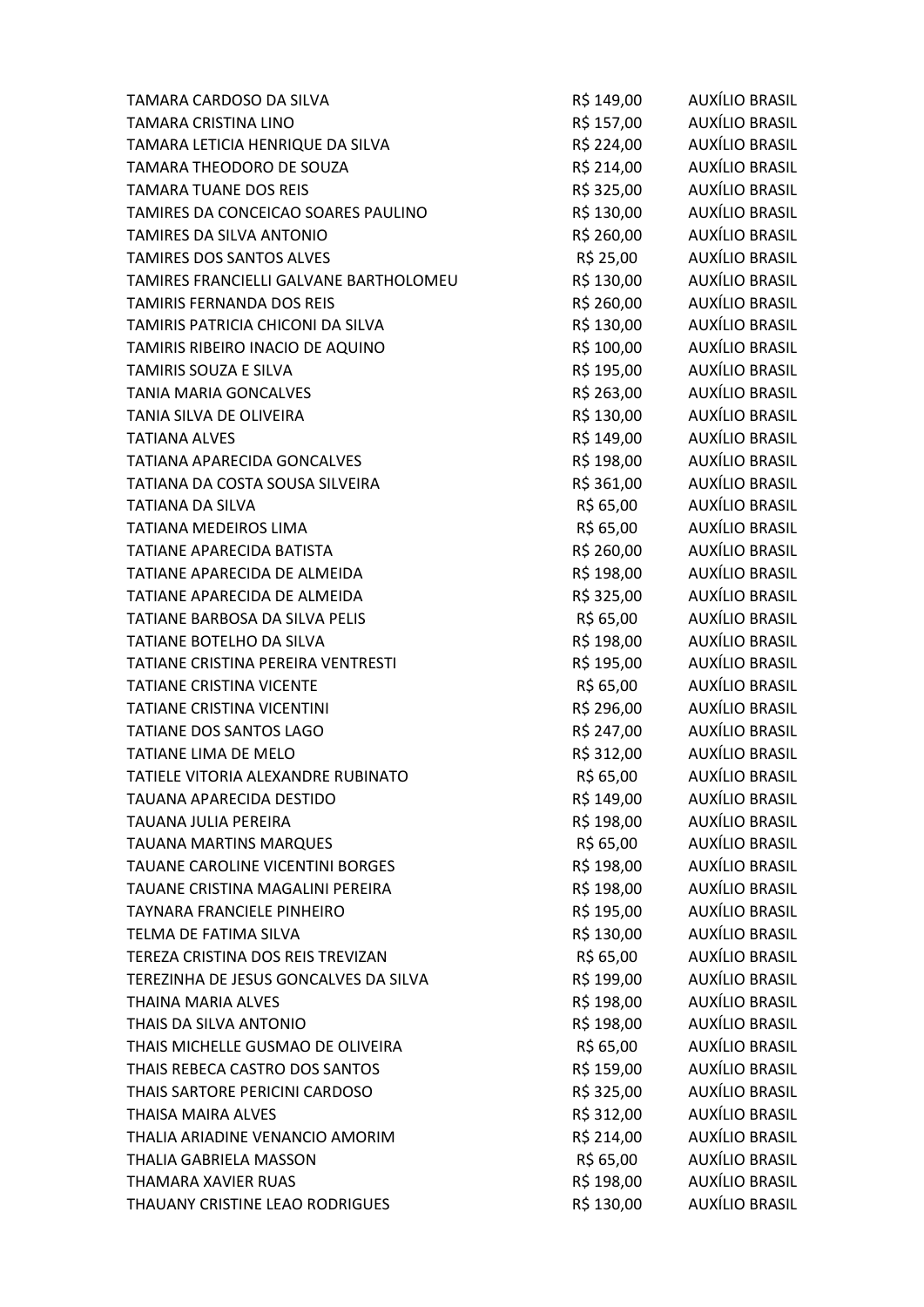| THAYENE DE ALMEIDA MARTINS                    | R\$ 149,00 | AUXÍLIO BRASIL        |
|-----------------------------------------------|------------|-----------------------|
| THAYENE RIBEIRO DE MELO NASCIMENTO            | R\$ 130,00 | AUXÍLIO BRASIL        |
| THAYLA LINO GONCALVES                         | R\$ 159,00 | AUXÍLIO BRASIL        |
| THAYNA CRISTINA LINO GONCALVES                | R\$ 149,00 | AUXÍLIO BRASIL        |
| UDIMAR APARECIDO DA SILVA                     | R\$ 325,00 | <b>AUXÍLIO BRASIL</b> |
| UIARA MACEDO LIMA                             | R\$ 206,00 | AUXÍLIO BRASIL        |
| VALDERICIA AMORIM DE ASSIS                    | R\$ 65,00  | AUXÍLIO BRASIL        |
| VALDIRENE AUGUSTA FERREIRA MELO               | R\$ 195,00 | AUXÍLIO BRASIL        |
| <b>VALDIRENE PRISCO DOS REIS</b>              | R\$ 198,00 | <b>AUXÍLIO BRASIL</b> |
| <b>VALERIA CRISTINA DOS SANTOS</b>            | R\$ 130,00 | AUXÍLIO BRASIL        |
| VALERIA DO NASCIMENTO CUNHA                   | R\$ 75,00  | AUXÍLIO BRASIL        |
| VALERIA MARTINS DA SILVA                      | R\$ 157,00 | AUXÍLIO BRASIL        |
| VALERIA PATRICIA MACHINI GOMES                | R\$ 149,00 | AUXÍLIO BRASIL        |
| VALQUIRIA APARECIDA DE OLIVEIRA               | R\$ 195,00 | <b>AUXÍLIO BRASIL</b> |
| VANDA APARECIDA DE SOUZA                      | R\$ 198,00 | AUXÍLIO BRASIL        |
| VANESSA APARECIDA BORTOLETO GALVAO            | R\$ 198,00 | AUXÍLIO BRASIL        |
| VANESSA APARECIDA DANIEL DO NASCIMENTO        | R\$ 195,00 | AUXÍLIO BRASIL        |
| VANESSA APARECIDA DE OLIVEIRA                 | R\$ 149,00 | <b>AUXÍLIO BRASIL</b> |
| VANESSA APARECIDA MALACHIAS DA SILVA NUNES    | R\$ 247,00 | AUXÍLIO BRASIL        |
| VANESSA APARECIDA PIOLLA FELICIANO            | R\$ 198,00 | AUXÍLIO BRASIL        |
| VANESSA CARDOSO DAVILA                        | R\$ 393,00 | AUXÍLIO BRASIL        |
| VANESSA CRISTINA MARTINS                      | R\$ 304,00 | AUXÍLIO BRASIL        |
| VANESSA DE OLIVEIRA                           | R\$ 65,00  | AUXÍLIO BRASIL        |
| VANESSA DOS SANTOS DOURADO                    | R\$ 198,00 | <b>AUXÍLIO BRASIL</b> |
| VANESSA FERREIRA GOMES LOPES DOS SANTOS       | R\$ 325,00 | <b>AUXÍLIO BRASIL</b> |
| VANESSA GUIMARAES DA SILVA                    | R\$ 247,00 | <b>AUXÍLIO BRASIL</b> |
| VANESSA LILIANE DE CASTRO                     | R\$ 198,00 | AUXÍLIO BRASIL        |
| VANESSA MARA DE OLIVEIRA DIAS                 | R\$ 247,00 | <b>AUXÍLIO BRASIL</b> |
| VANESSA MICHELE MALAGUTI                      | R\$ 195,00 | AUXÍLIO BRASIL        |
| VANESSA PRISCO DOS REIS MARTINS               | R\$ 345,00 | AUXÍLIO BRASIL        |
| VANESSA QUAGLIO FREIRIA FERREIRA              | R\$ 130,00 | <b>AUXÍLIO BRASIL</b> |
| <b>VANIA MIRANDA DOS REIS</b>                 | R\$ 149,00 | AUXÍLIO BRASIL        |
| VANIA ROSICLEIA GIMENEZ                       | R\$ 130,00 | <b>AUXÍLIO BRASIL</b> |
| VANUCIA DA SILVA ACIOLI                       | R\$ 198,00 | AUXÍLIO BRASIL        |
| <b>VERA LUCIA MOROTI</b>                      | R\$ 65,00  | <b>AUXÍLIO BRASIL</b> |
| <b>VERONICA DOS SANTOS BRAZ</b>               | R\$ 206,00 | AUXÍLIO BRASIL        |
| VICTORIA CAROLINE DE OLIVEIRA MONHO DA SILVA  | R\$ 214,00 | <b>AUXÍLIO BRASIL</b> |
| VICTORIA JAMILY DE OLIVEIRA GORDIANO DE SOUZA | R\$ 84,00  | <b>AUXÍLIO BRASIL</b> |
| VILCELANE JORGE DA SILVA                      | R\$ 325,00 | <b>AUXÍLIO BRASIL</b> |
| <b>VITORIA SANTOS OLIVEIRA</b>                | R\$ 130,00 | AUXÍLIO BRASIL        |
| VIVIAN TAIS DE CASTRO SILVA                   | R\$ 345,00 | <b>AUXÍLIO BRASIL</b> |
| VIVIANE ANGELICA DA SILVA SOARES              | R\$ 65,00  | AUXÍLIO BRASIL        |
| VIVIANE APARECIDA DE ALMEIDA CESAR            | R\$ 296,00 | <b>AUXÍLIO BRASIL</b> |
| <b>VIVIANE APARECIDA RODRIGUES</b>            | R\$ 65,00  | <b>AUXÍLIO BRASIL</b> |
| VIVIANE BORGES DA SILVA                       | R\$ 260,00 | <b>AUXÍLIO BRASIL</b> |
| VIVIANE DE OLIVEIRA LEAO SANCHES              | R\$ 149,00 | <b>AUXÍLIO BRASIL</b> |
| <b>VIVIANE HELENA BATISTA</b>                 | R\$ 255,00 | AUXÍLIO BRASIL        |
| WEDNA TAYNA BATISTA DE MACEDO                 | R\$ 149,00 | <b>AUXÍLIO BRASIL</b> |
| WILMA DE PAULA LUCRECIO                       | R\$ 100,00 | <b>AUXÍLIO BRASIL</b> |
| YASMIN VILAS BOAS LIMA                        | R\$ 130,00 | <b>AUXÍLIO BRASIL</b> |